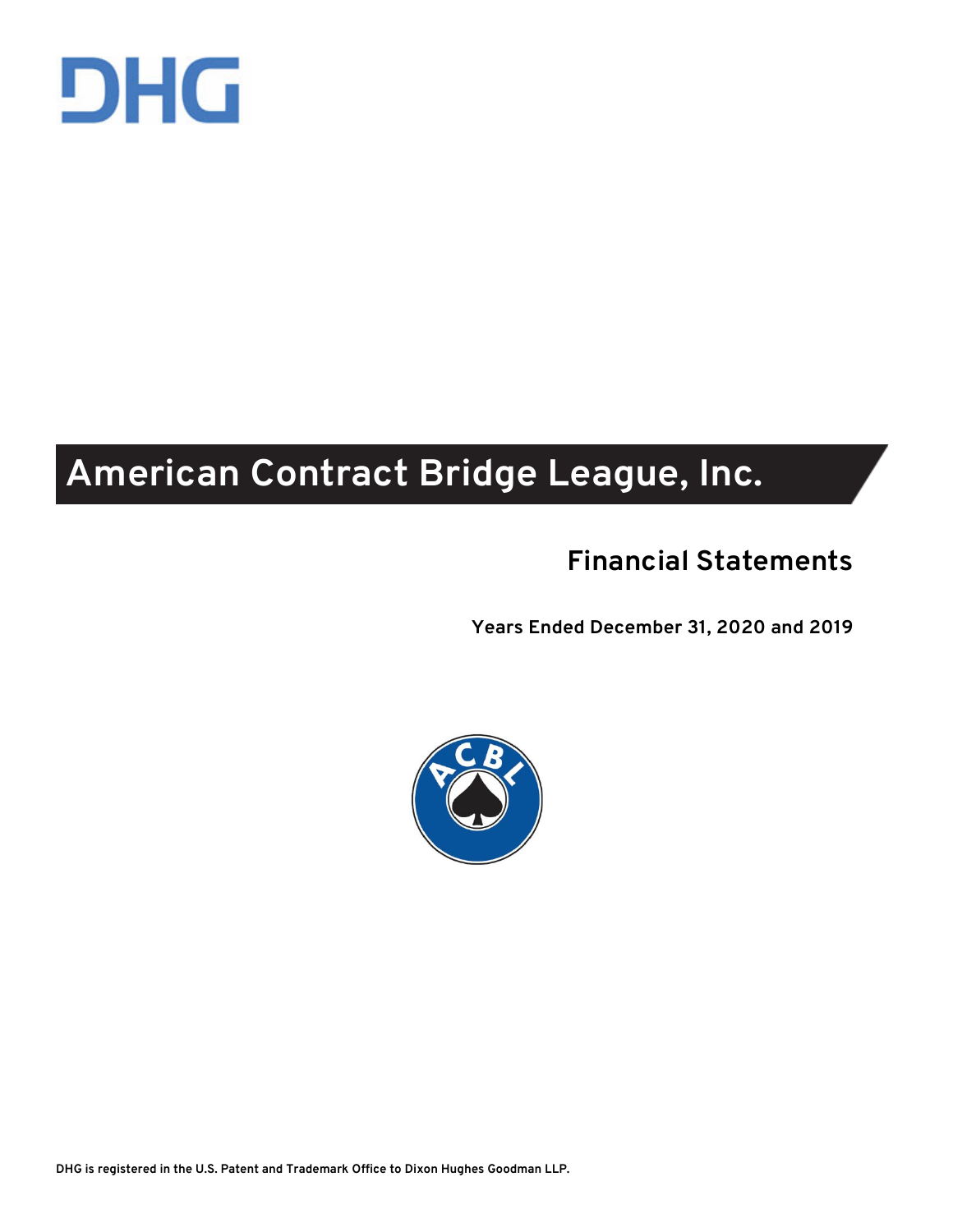

## **Table of Contents**

| <b>Financial Statements</b> |  |
|-----------------------------|--|
|                             |  |
|                             |  |
|                             |  |
|                             |  |
|                             |  |
|                             |  |
|                             |  |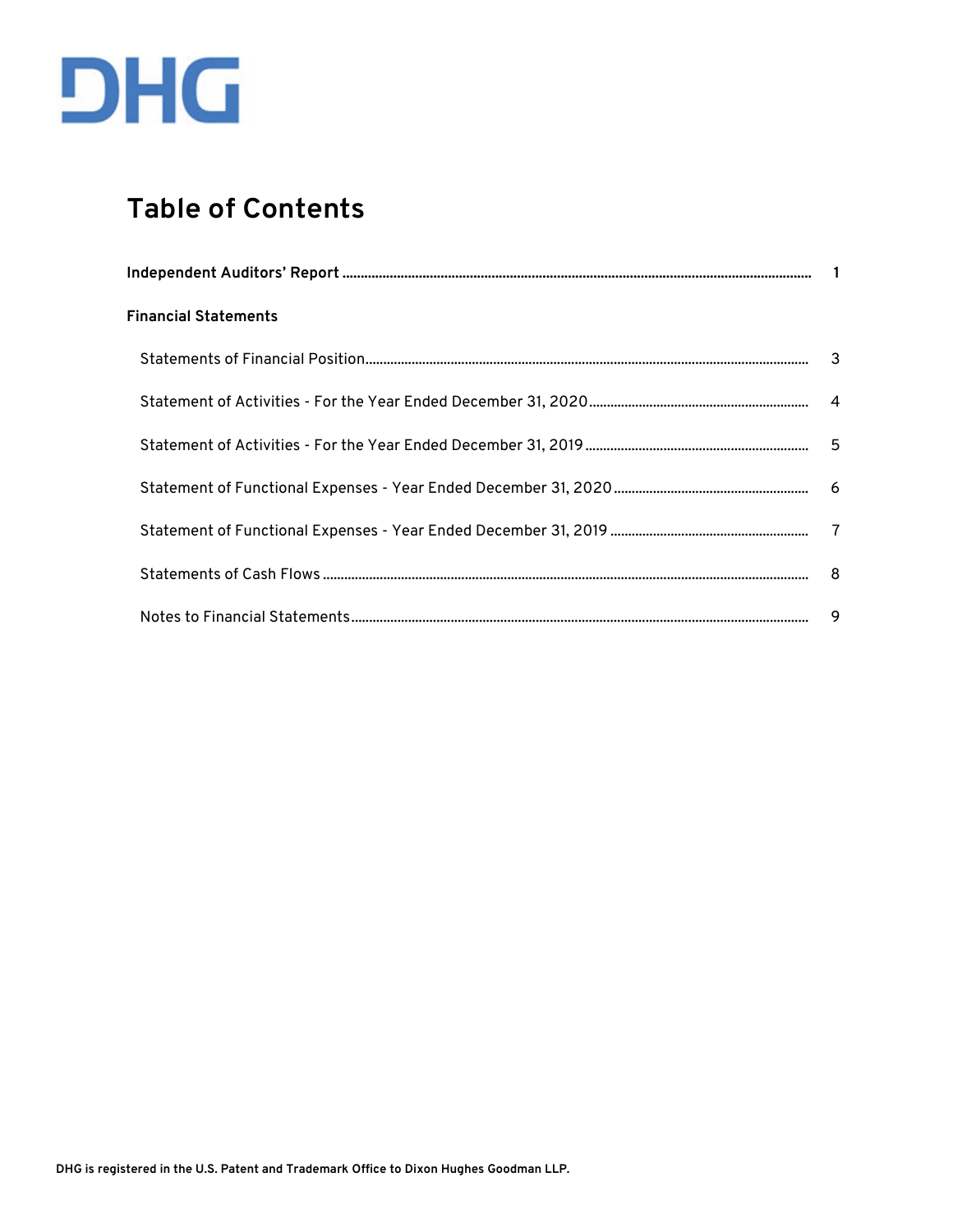

### **Independent Auditors' Report**

Board of Directors American Contract Bridge League, Inc.

We have audited the accompanying financial statements of American Contract Bridge League, Inc., which comprise the statement of financial position as of December 31, 2020, and the related statements of activities, functional expenses, and cash flows for the year then ended, and the related notes to the financial statements.

#### *Management's Responsibility for the Financial Statements*

Management is responsible for the preparation and fair presentation of these financial statements in accordance with accounting principles generally accepted in the United States of America; this includes the design, implementation, and maintenance of internal control relevant to the preparation and fair presentation of financial statements that are free from material misstatement, whether due to fraud or error.

#### *Auditors' Responsibility*

Our responsibility is to express an opinion on these financial statements based on our audit. We conducted our audit in accordance with auditing standards generally accepted in the United States of America. Those standards require that we plan and perform the audit to obtain reasonable assurance about whether the financial statements are free from material misstatement.

An audit involves performing procedures to obtain audit evidence about the amounts and disclosures in the financial statements. The procedures selected depend on the auditor's judgment, including the assessment of the risks of material misstatement of the financial statements, whether due to fraud or error. In making those risk assessments, the auditor considers internal control relevant to the entity's preparation and fair presentation of the financial statements in order to design audit procedures that are appropriate in the circumstances, but not for the purpose of expressing an opinion on the effectiveness of the entity's internal control. Accordingly, we express no such opinion. An audit also includes evaluating the appropriateness of accounting policies used and the reasonableness of significant accounting estimates made by management, as well as evaluating the overall presentation of the financial statements.

We believe that the audit evidence we have obtained is sufficient and appropriate to provide a basis for our audit opinion.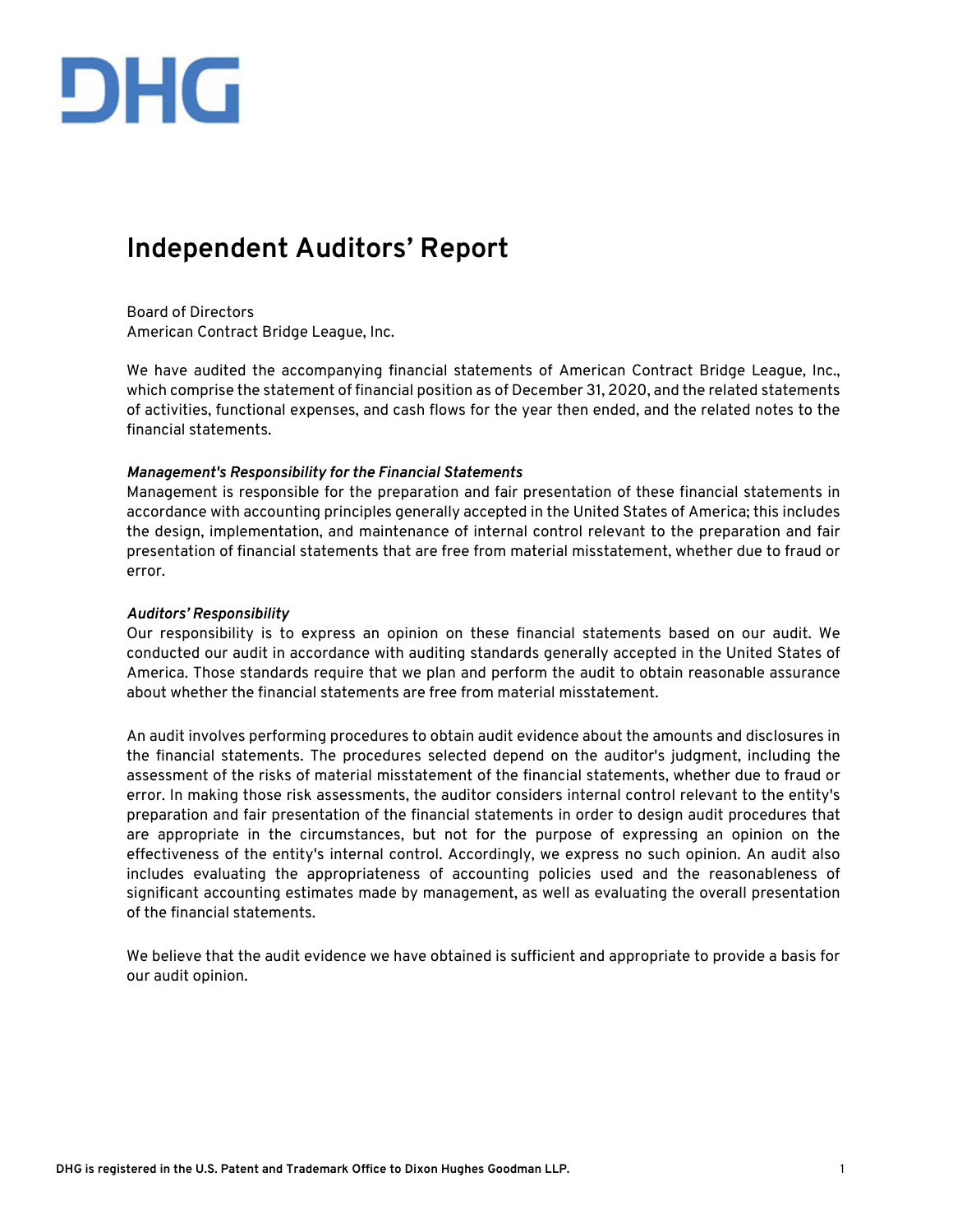# DHG

#### *Opinion*

In our opinion, the financial statements referred to above present fairly, in all material respects, the financial position of American Contract Bridge League, Inc. as of December 31, 2020, and the changes in its net assets and its cash flows for the year then ended in accordance with accounting principles generally accepted in the United States of America.

#### *Prior Period Financial Statements*

The financial statements of American Contract Bridge League, Inc. as of December 31, 2019, were audited by other auditors whose report dated March 18, 2020, expressed an unmodified opinion on those statements.

Dixon Hughes Goodman LLP

**Memphis, Tennessee March 25, 2021**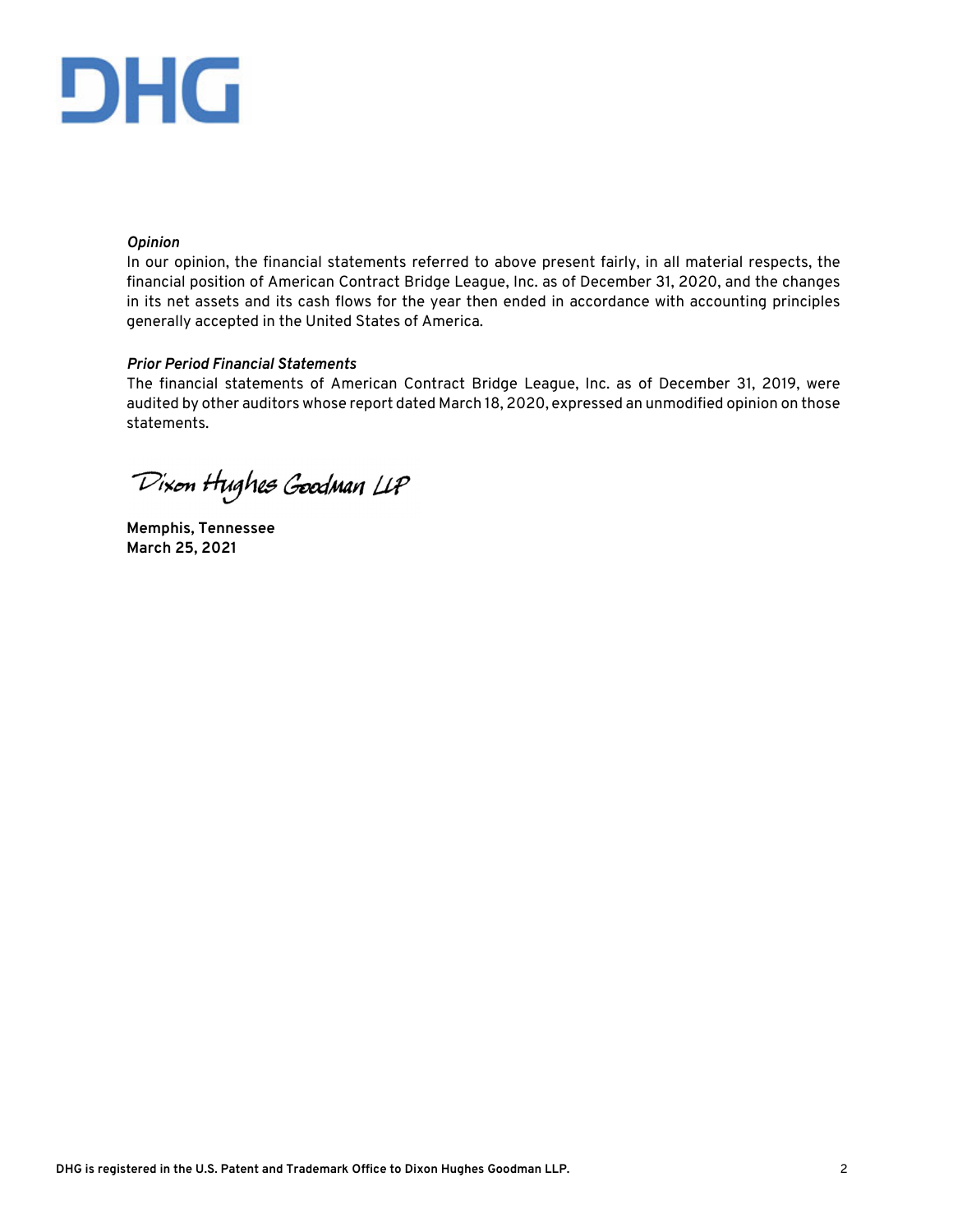|                                                       | 2020             | 2019             |
|-------------------------------------------------------|------------------|------------------|
| <b>ASSETS</b>                                         |                  |                  |
| Current assets:                                       |                  |                  |
| Cash and cash equivalents                             | \$<br>4,600,402  | \$<br>2,766,890  |
| Investments                                           | 7,590,965        | 6,876,835        |
| Accounts receivable, net of allowance of \$10,000     | 842,199          | 430,916          |
| Employee retention credits receivable                 | 420,754          |                  |
| Due from affiliates                                   | 9,435            | 21,099           |
| Prepaid expenses                                      | 365,892          | 554,785          |
| Total current assets                                  | 13,829,647       | 10,650,525       |
| Property and equipment, net                           | 3,826,941        | 4,131,610        |
| <b>Total assets</b>                                   | 17,656,588       | \$<br>14,782,135 |
|                                                       |                  |                  |
| <b>LIABILITIES AND NET ASSETS</b>                     |                  |                  |
| <b>Current liabilities:</b>                           |                  |                  |
| Accounts payable and accrued expenses                 | \$<br>380,978    | \$<br>940,944    |
| Accrued payroll liabilities                           | 381,866          | 642,681          |
| Accrued postemployment healthcare benefits, current   | 48,322           | 59,970           |
| Unredeemed Bridge Bucks and gift certificates         | 50,430           | 81,513           |
| Online game rebates due to clubs                      | 1,347,000        | 125,000          |
| Deferred revenue, current                             | 3,928,598        | 4,273,582        |
| Due to units and districts, current                   | 496,243          | 542,828          |
| Due to affiliates                                     | 29,418           | 239,880          |
| <b>Total current liabilities</b>                      | 6,662,855        | 6,906,398        |
| Long-Term Liabilities:                                |                  |                  |
| Deferred revenue, long-term                           | 2,084,125        | 2,344,754        |
| Accrued postemployment healthcare benefits, long-term | 1,265,111        | 1,285,623        |
| Due to units and districts, long-term                 | 198,186          | 222,414          |
| Total long-term liabilities                           | 3,547,422        | 3,852,791        |
| <b>Total liabilities</b>                              | 10,210,277       | 10,759,189       |
| Net Assets:                                           |                  |                  |
| Without donor restrictions                            | 7,181,337        | 3,882,660        |
| With donor restrictions                               | 264,974          | 140,286          |
| Total net assets                                      | 7,446,311        | 4,022,946        |
| Total liabilities and net assets                      | \$<br>17,656,588 | \$<br>14,782,135 |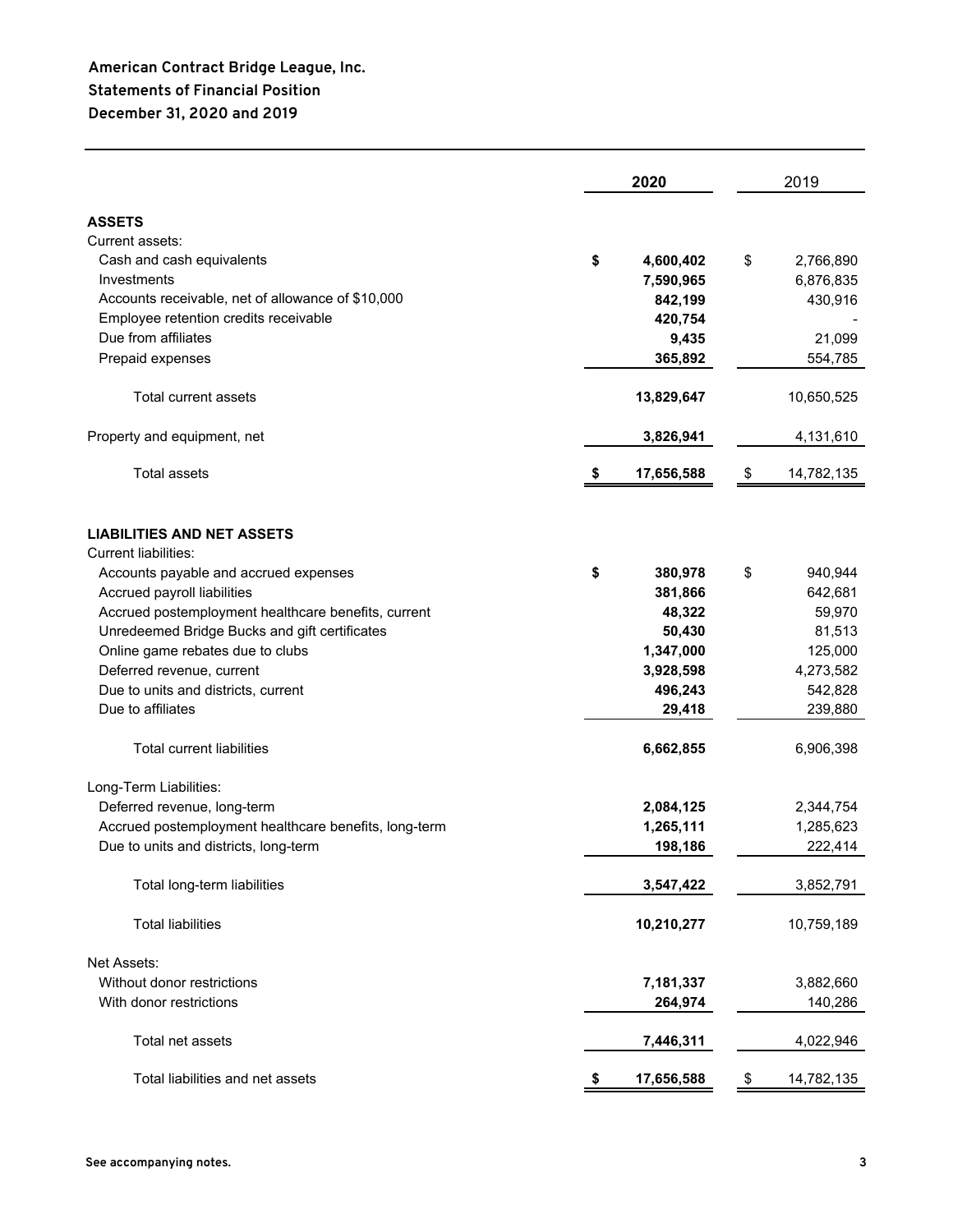#### **American Contract Bridge League, Inc. Statement of Activities Year Ended December 31, 2020**

|                                                   | <b>Without Donor</b><br><b>With Donor</b><br><b>Restrictions</b><br><b>Restrictions</b> |    |            | <b>Total</b>    |
|---------------------------------------------------|-----------------------------------------------------------------------------------------|----|------------|-----------------|
| <b>Operating Revenues and Gains</b>               |                                                                                         |    |            |                 |
| Membership dues                                   | \$<br>5,904,794                                                                         | \$ |            | \$<br>5,904,794 |
| Club sanction fees                                | 3,979,943                                                                               |    |            | 3,979,943       |
| North American Championships                      | 32,655                                                                                  |    |            | 32,655          |
| Tournament sanction fees                          | 3,638,998                                                                               |    |            | 3,638,998       |
| Tournament director fees                          | 685,096                                                                                 |    |            | 685,096         |
| Bulletin sales and advertising                    | 163,512                                                                                 |    |            | 163,512         |
| Educational programs and services                 | 18,641                                                                                  |    | 232,068    | 250,709         |
| Royalties                                         | 536,993                                                                                 |    |            | 536,993         |
| Administrative fees                               | 35,113                                                                                  |    |            | 35,113          |
| Other revenues                                    | 557,786                                                                                 |    |            | 557,786         |
| Net assets released from restrictions             | 107,380                                                                                 |    | (107, 380) |                 |
| Total operating revenues and gains                | 15,660,911                                                                              |    | 124,688    | 15,785,599      |
| Operating expenses:                               |                                                                                         |    |            |                 |
| Program services:<br>North American Championships | 468,995                                                                                 |    |            | 468,995         |
| <b>Bulletin publication</b>                       | 1,484,163                                                                               |    |            | 1,484,163       |
| Tournaments                                       | 3,749,002                                                                               |    |            | 3,749,002       |
| Educational programs and services                 | 169,361                                                                                 |    |            | 169,361         |
| Club and member services                          | 659,821                                                                                 |    |            | 659,821         |
| Total program services                            | 6,531,342                                                                               |    |            | 6,531,342       |
|                                                   |                                                                                         |    |            |                 |
| Supporting services:<br>Membership development    | 259,763                                                                                 |    |            | 259,763         |
| Board expenses                                    | 63,984                                                                                  |    |            | 63,984          |
| Management and general                            | 6,208,603                                                                               |    |            | 6,208,603       |
| Total supporting services                         | 6,532,350                                                                               |    |            | 6,532,350       |
|                                                   |                                                                                         |    |            |                 |
| Total operating expenses                          | 13,063,692                                                                              |    |            | 13,063,692      |
| Change in net assets from operations              | 2,597,219                                                                               |    | 124,688    | 2,721,907       |
| Nonoperating income (loss):                       |                                                                                         |    |            |                 |
| Interest and dividend income                      | 132,450                                                                                 |    |            | 132,450         |
| Change in market value of investments             | 581,702                                                                                 |    |            | 581,702         |
| Net investment return                             | 714,152                                                                                 |    |            | 714,152         |
| Loss on foreign exchange                          | (13, 279)                                                                               |    |            | (13, 279)       |
| Change in postemployment liability other than     |                                                                                         |    |            |                 |
| service costs                                     | 585                                                                                     |    |            | 585             |
| Total nonoperating income                         | 701,458                                                                                 |    |            | 701,458         |
| Change in net assets                              | 3,298,677                                                                               |    | 124,688    | 3,423,365       |
| Net assets, beginning of year                     | 3,882,660                                                                               |    | 140,286    | 4,022,946       |
| Net assets, end of year                           | \$<br>7,181,337                                                                         | \$ | 264,974    | \$<br>7,446,311 |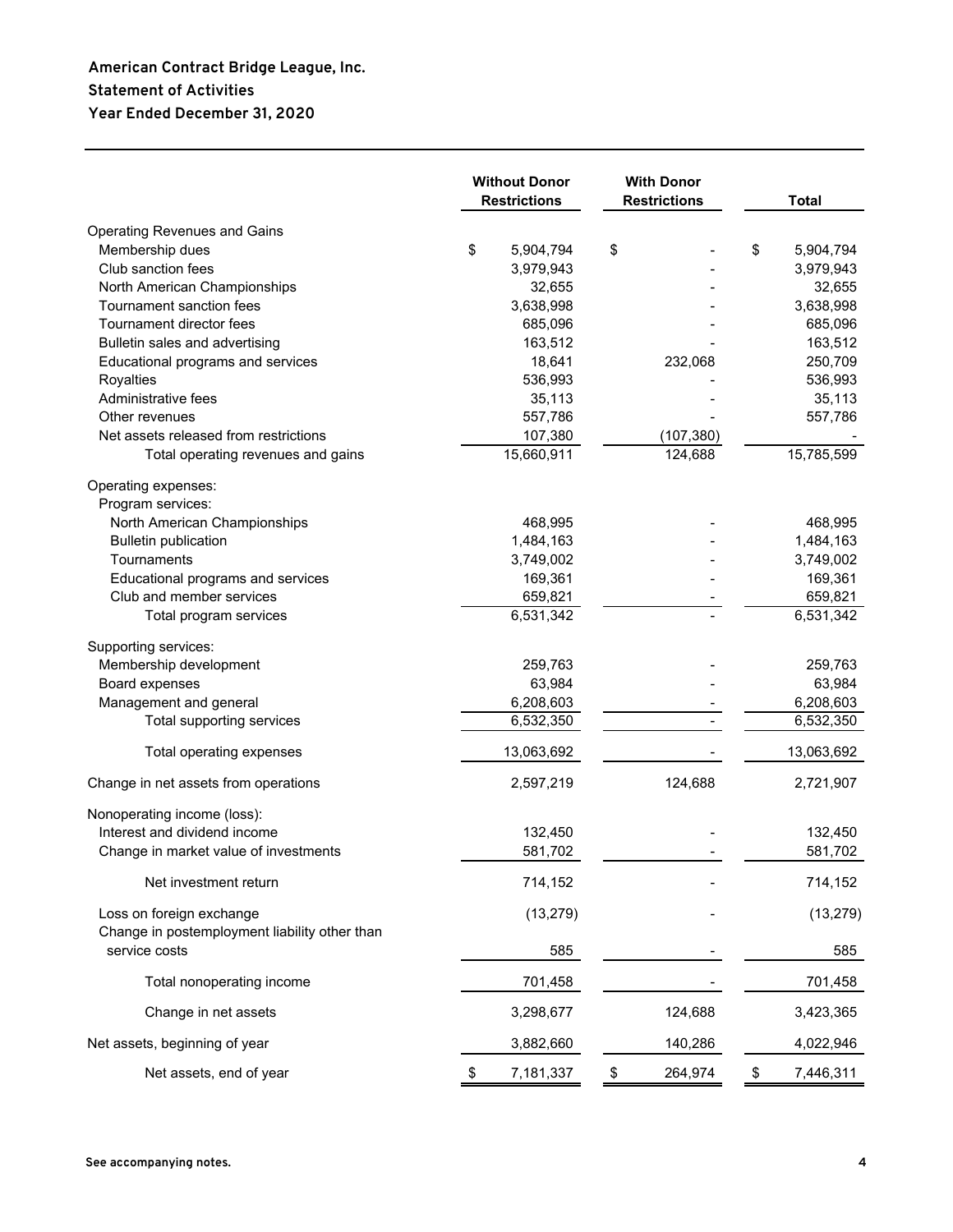#### **American Contract Bridge League, Inc. Statement of Activities Year Ended December 31, 2019**

|                                               | <b>Without Donor</b><br><b>Restrictions</b> |    | <b>With Donor</b><br><b>Restrictions</b> | <b>Total</b>           |
|-----------------------------------------------|---------------------------------------------|----|------------------------------------------|------------------------|
| <b>Operating Revenues and Gains</b>           |                                             |    |                                          |                        |
| Membership dues                               | \$<br>6,109,615                             | \$ |                                          | \$<br>6,109,615        |
| Club sanction fees                            | 2,876,370                                   |    |                                          | 2,876,370              |
| North American Championships                  | 2,793,900                                   |    |                                          | 2,793,900              |
| Tournament sanction fees                      | 2,267,883                                   |    |                                          | 2,267,883              |
| Tournament director fees                      | 3,013,778                                   |    |                                          | 3,013,778              |
| Bulletin sales and advertising                | 358,961                                     |    |                                          | 358,961                |
| Educational programs and services             | 28,663                                      |    | 246,424                                  | 275,087                |
| Royalties                                     | 641,174                                     |    |                                          | 641,174                |
| Administrative fees                           | 44,847                                      |    |                                          | 44,847                 |
| Other revenues                                | 295,408                                     |    |                                          | 295,408                |
| Net assets released from restrictions         | 251,117                                     |    | (251, 117)                               |                        |
| Total operating revenues and gains            | 18,681,716                                  |    | (4,693)                                  | 18,677,023             |
| Operating expenses:                           |                                             |    |                                          |                        |
| Program services:                             |                                             |    |                                          |                        |
| North American Championships                  | 2,682,265<br>1,634,508                      |    |                                          | 2,682,265<br>1,634,508 |
| <b>Bulletin publication</b><br>Tournaments    | 5,196,021                                   |    |                                          |                        |
| Educational programs and services             | 352,241                                     |    |                                          | 5,196,021<br>352,241   |
| Club and member services                      | 937,125                                     |    |                                          | 937,125                |
| Total program services                        | 10,802,160                                  |    |                                          | 10,802,160             |
|                                               |                                             |    |                                          |                        |
| Supporting services:                          |                                             |    |                                          |                        |
| Membership development                        | 362,523                                     |    |                                          | 362,523                |
| Board expenses                                | 362,483                                     |    |                                          | 362,483                |
| Management and general                        | 6,105,054                                   |    |                                          | 6,105,054              |
| Total supporting services                     | 6,830,060                                   |    |                                          | 6,830,060              |
| Total operating expenses                      | 17,632,220                                  |    |                                          | 17,632,220             |
| Change in net assets from operations          | 1,049,496                                   |    | (4,693)                                  | 1,044,803              |
| Nonoperating income (loss):                   |                                             |    |                                          |                        |
| Interest and dividend income                  | 162,899                                     |    |                                          | 162,899                |
| Change in market value of investments         | 656,456                                     |    |                                          | 656,456                |
| Net investment return                         | 819,355                                     |    |                                          | 819,355                |
| Loss on foreign exchange                      | (74, 814)                                   |    |                                          | (74, 814)              |
| Change in postemployment liability other than |                                             |    |                                          |                        |
| service costs                                 | (53, 869)                                   |    |                                          | (53, 869)              |
| Total nonoperating income                     | 690,672                                     |    |                                          | 690,672                |
| Change in net assets                          | 1,740,168                                   |    | (4,693)                                  | 1,735,475              |
| Net assets, beginning of year                 | 2,142,492                                   |    | 144,979                                  | 2,287,471              |
| Net assets, end of year                       | \$<br>3,882,660                             | \$ | 140,286                                  | \$<br>4,022,946        |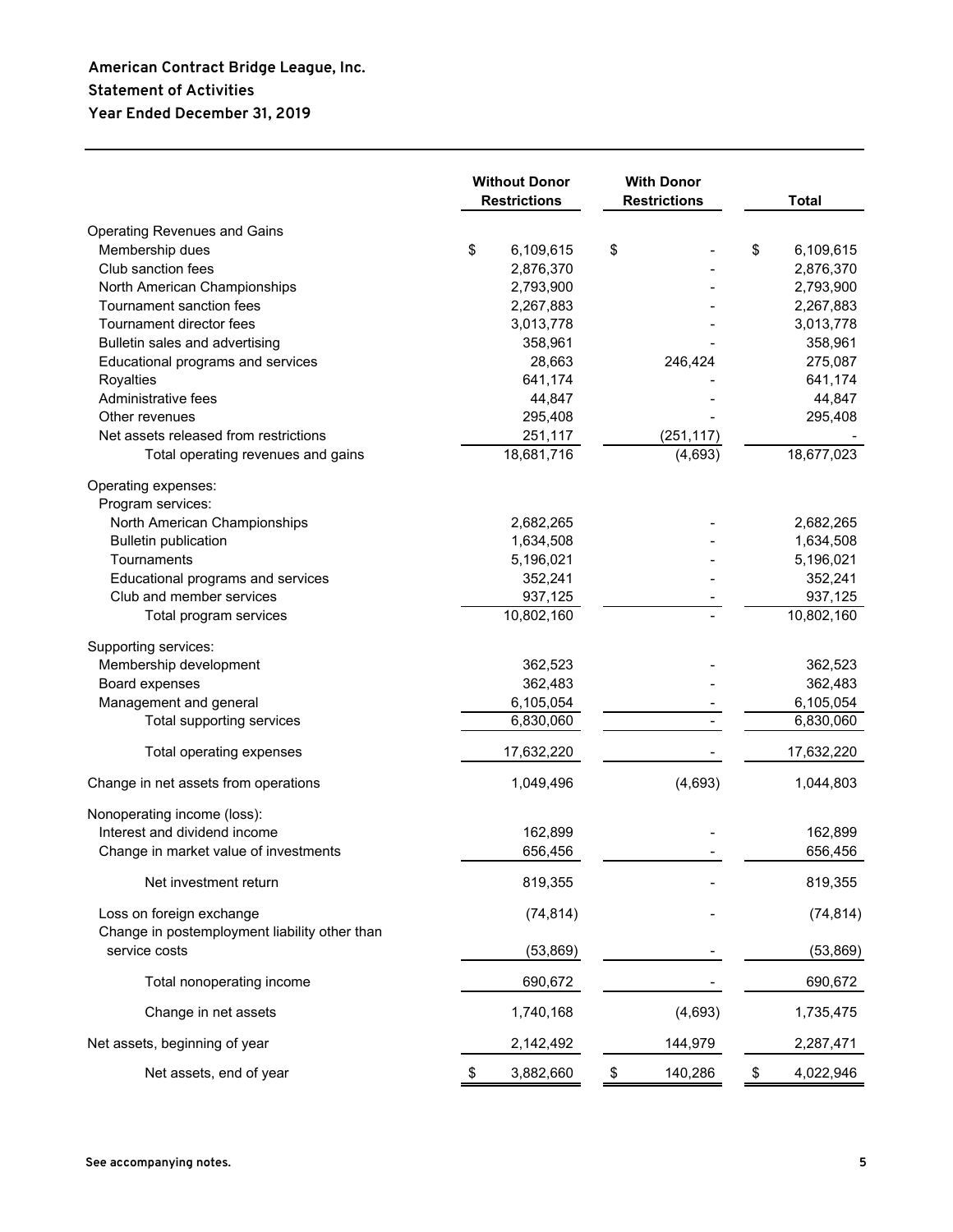#### **American Contract Bridge League, Inc. Statement of Functional Expenses Year Ended December 31, 2020**

|                             | <b>Program Services</b> |                                           |    |                                       |                    |    |                                                       | <b>Support Services</b> |                                              |    |                                  |    |                                 |                              |                 |
|-----------------------------|-------------------------|-------------------------------------------|----|---------------------------------------|--------------------|----|-------------------------------------------------------|-------------------------|----------------------------------------------|----|----------------------------------|----|---------------------------------|------------------------------|-----------------|
|                             |                         | <b>North</b><br>American<br>Championships |    | <b>Bulletin</b><br><b>Publication</b> | <b>Tournaments</b> |    | <b>Educational</b><br><b>Programs</b><br>and Services |                         | Club and<br><b>Member</b><br><b>Services</b> |    | Membership<br><b>Development</b> |    | <b>Board</b><br><b>Expenses</b> | Management<br>and<br>General | <b>Total</b>    |
| Salaries and wages          | \$                      | 136,505                                   | \$ | 319,459                               | \$2,201,581        | \$ | 56,537                                                | \$                      | 343,237                                      | \$ | 6,688                            | \$ |                                 | 3,145,054                    | \$<br>6,209,061 |
| Payroll taxes and benefits  |                         | 41,835                                    |    | 62,180                                | 590,974            |    |                                                       |                         | 135,889                                      |    |                                  |    |                                 | 940,780                      | 1,771,658       |
| Employee development        |                         |                                           |    |                                       | 143                |    |                                                       |                         |                                              |    |                                  |    |                                 | 158,141                      | 158,284         |
| Travel and entertainment    |                         | 145,810                                   |    | 158                                   | 73,340             |    | 326                                                   |                         | 301                                          |    |                                  |    | 11,791                          | 8,631                        | 240,357         |
| Postage and shipping        |                         | 3,570                                     |    | 452,602                               | 1,628              |    | 3,926                                                 |                         | 6,653                                        |    | 55,714                           |    | 155                             | 6,533                        | 530,781         |
| Supplies                    |                         | 8,290                                     |    | 4,550                                 | 38                 |    | 23,003                                                |                         | 2,625                                        |    | 11,152                           |    | 531                             | 9,531                        | 59,720          |
| Printing                    |                         | 10,840                                    |    | 608,321                               | 71                 |    |                                                       |                         | $\blacksquare$                               |    | 7,363                            |    | 493                             | 10,375                       | 637,463         |
| Membership billing          |                         |                                           |    |                                       |                    |    |                                                       |                         |                                              |    | 22,012                           |    | $\blacksquare$                  |                              | 22,012          |
| Small equipment             |                         | 7,180                                     |    |                                       | 2,146              |    | 836                                                   |                         |                                              |    |                                  |    | 14                              | 24,003                       | 34,179          |
| Repairs and maintenance     |                         |                                           |    |                                       |                    |    |                                                       |                         |                                              |    |                                  |    |                                 | 81,873                       | 81,873          |
| Equipment rental            |                         | 339                                       |    |                                       | 2,296              |    |                                                       |                         |                                              |    |                                  |    |                                 | 7,785                        | 10,420          |
| Computer maintenance        |                         |                                           |    |                                       | 1,003              |    | 8,464                                                 |                         |                                              |    |                                  |    |                                 | 355,669                      | 365,136         |
| Telephone                   |                         | 1,198                                     |    | 2,333                                 | 17,416             |    |                                                       |                         | 4,038                                        |    |                                  |    |                                 | 47,207                       | 72,192          |
| <b>Utilities</b>            |                         | 1,076                                     |    | 1,612                                 | 2,147              |    |                                                       |                         | 2,147                                        |    |                                  |    |                                 | 53,157                       | 60,139          |
| <b>Professional fees</b>    |                         | 18,121                                    |    | 11,787                                | 725,318            |    | 957                                                   |                         |                                              |    |                                  |    | 25,000                          | 544,101                      | 1,325,284       |
| Insurance                   |                         | 6,080                                     |    | 9,104                                 | 12,127             |    |                                                       |                         | 12,127                                       |    |                                  |    |                                 | 300,253                      | 339,691         |
| Advertising and promotion   |                         | 2,035                                     |    | 1,281                                 |                    |    |                                                       |                         | 400                                          |    | 21,587                           |    |                                 | 42,029                       | 67,332          |
| Other                       |                         | 69,506                                    |    |                                       | 6,756              |    |                                                       |                         |                                              |    | 98                               |    | 26,000                          | 7,371                        | 109,731         |
| <b>Banking fees</b>         |                         | 4,226                                     |    |                                       | 92,271             |    |                                                       |                         | 67,521                                       |    | 135,149                          |    |                                 | 76,483                       | 375,650         |
| Dues and subscriptions      |                         |                                           |    | 1,217                                 | 932                |    | 312                                                   |                         | 72,150                                       |    |                                  |    |                                 | 7,106                        | 81,717          |
| Depreciation                |                         | 6,384                                     |    | 9,559                                 | 12,733             |    |                                                       |                         | 12,733                                       |    |                                  |    |                                 | 315,261                      | 356,670         |
| <b>Taxes and licenses</b>   |                         |                                           |    |                                       |                    |    |                                                       |                         |                                              |    |                                  |    |                                 | 66,190                       | 66,190          |
| Contributions to affiliates |                         |                                           |    |                                       |                    |    | 75,000                                                |                         |                                              |    |                                  |    |                                 |                              | 75,000          |
| Interest and penalities     |                         |                                           |    |                                       |                    |    |                                                       |                         |                                              |    |                                  |    |                                 | 1,070                        | 1,070           |
| Tournament prizes           |                         | 6,000                                     |    |                                       | 6,082              |    |                                                       |                         |                                              |    |                                  |    |                                 |                              | 12,082          |
|                             |                         | 468,995                                   |    | \$1,484,163                           | \$3,749,002        | S  | 169,361                                               | \$                      | 659,821                                      | S  | 259,763                          | \$ | 63,984                          | 6,208,603<br>\$              | \$13,063,692    |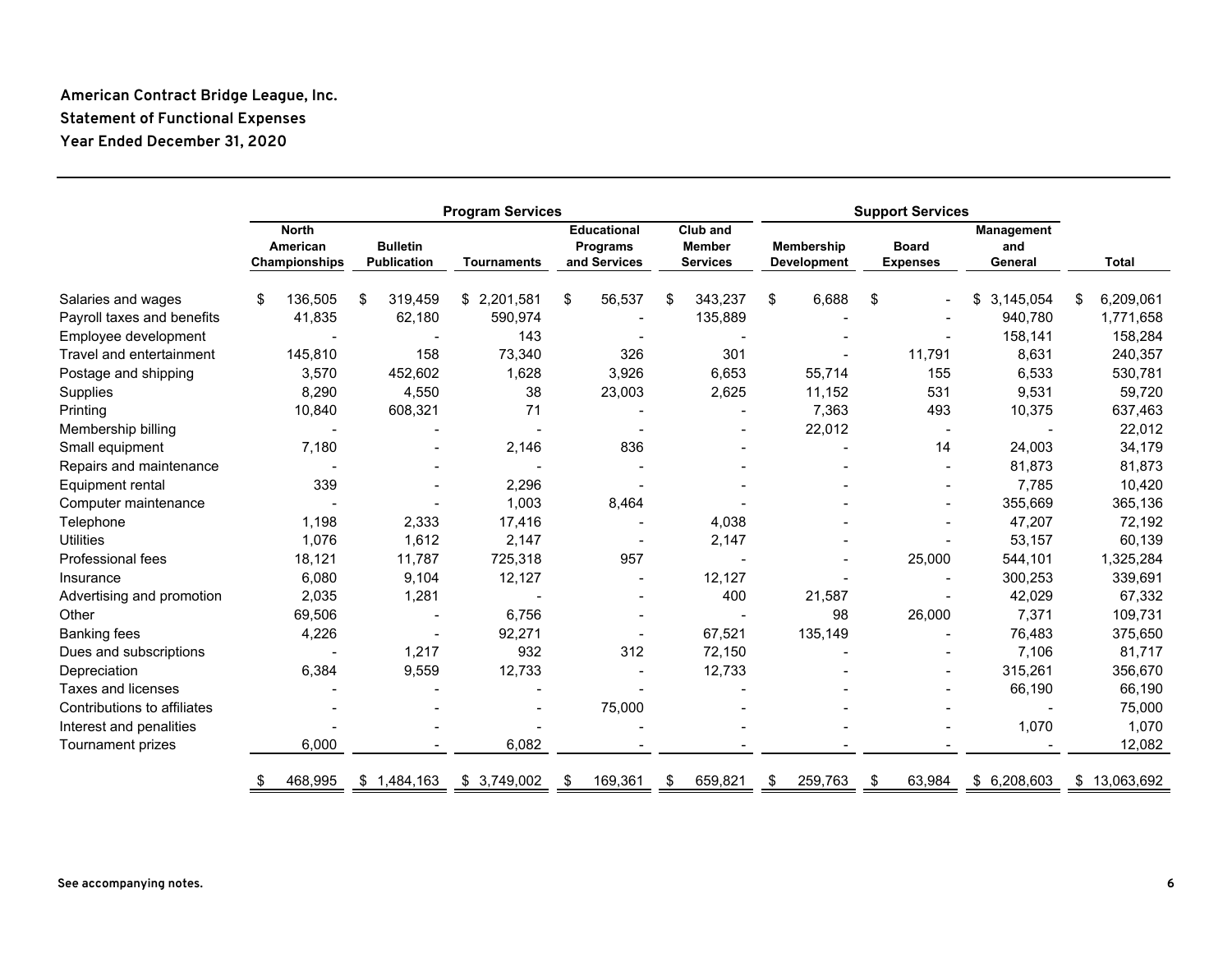#### **American Contract Bridge League, Inc. Statement of Functional Expenses Year Ended December 31, 2019**

|                             | <b>Program Services</b>                   |                |                                |                    |                                                |    | <b>Support Services</b>                      |    |                                         |                                 |                              |    |              |
|-----------------------------|-------------------------------------------|----------------|--------------------------------|--------------------|------------------------------------------------|----|----------------------------------------------|----|-----------------------------------------|---------------------------------|------------------------------|----|--------------|
|                             | <b>North</b><br>American<br>Championships |                | <b>Bulletin</b><br>Publication | <b>Tournaments</b> | <b>Educational</b><br>Programs<br>and Services |    | Club and<br><b>Member</b><br><b>Services</b> |    | <b>Membership</b><br><b>Development</b> | <b>Board</b><br><b>Expenses</b> | Management<br>and<br>General |    | <b>Total</b> |
| Salaries and wages          | 639,638<br>\$                             |                | 311,851<br>\$                  | \$3,744,345        | \$<br>93,469                                   | \$ | 432,137                                      | \$ | 37,172                                  | \$                              | \$<br>3,185,309              | \$ | 8,443,921    |
| Payroll taxes and benefits  | 124,022                                   |                | 73,176                         | 806,790            |                                                |    | 145,826                                      |    |                                         |                                 | 859,163                      |    | 2,008,977    |
| Employee development        |                                           |                |                                | 1,120              |                                                |    | 21                                           |    |                                         |                                 | 38,448                       |    | 39,589       |
| Travel and entertainment    | 853,087                                   |                | 97                             | 195,773            | 99,776                                         |    | 27,642                                       |    |                                         | 223,540                         | 167,910                      |    | 1,567,825    |
| Postage and shipping        | 62,335                                    |                | 477,106                        | 7,602              | 8,946                                          |    | 2,878                                        |    | 69,258                                  | 635                             | 18,247                       |    | 647,007      |
| Supplies                    |                                           | 28,610         | 5,669                          | 504                | 28,686                                         |    | 3,349                                        |    | 13,247                                  | 628                             | 14,161                       |    | 94,854       |
| Printing                    | 147,034                                   |                | 688,066                        | 7,000              | 7,145                                          |    |                                              |    | 8,587                                   | 1,003                           | 12,550                       |    | 871,385      |
| Membership billing          |                                           |                |                                |                    |                                                |    |                                              |    | 23,975                                  | $\overline{\phantom{a}}$        |                              |    | 23,975       |
| Small equipment             |                                           | 7,245          |                                | 19,376             |                                                |    |                                              |    |                                         | 217                             | 25,840                       |    | 52,678       |
| Repairs and maintenance     |                                           | 1,452          |                                |                    |                                                |    |                                              |    |                                         |                                 | 99,412                       |    | 100,864      |
| Equipment rental            | 171,539                                   |                |                                | 14,043             | 2,519                                          |    |                                              |    |                                         | 51,161                          | 15,826                       |    | 255,088      |
| Computer maintenance        |                                           |                |                                | 780                | 7,555                                          |    |                                              |    |                                         |                                 | 263,245                      |    | 271,580      |
| Telephone                   |                                           | 14,449         | 1,360                          | 30,016             |                                                |    | 955                                          |    |                                         |                                 | 67,841                       |    | 114,621      |
| <b>Utilities</b>            |                                           | 3,353          | 5,365                          | 10,730             |                                                |    | 11,401                                       |    |                                         |                                 | 45,603                       |    | 76,452       |
| <b>Professional fees</b>    |                                           | 18,412         | 5,640                          | 43,371             | 8,026                                          |    |                                              |    |                                         | 7,311                           | 533,078                      |    | 615,838      |
| Insurance                   |                                           | 15,093         | 24,148                         | 48,296             |                                                |    | 51,315                                       |    |                                         |                                 | 205,257                      |    | 344,109      |
| Advertising and promotion   |                                           | 17,688         | 9,000                          |                    |                                                |    | 1,771                                        |    | 54,826                                  |                                 | 111,649                      |    | 194,934      |
| Other                       | 189,823                                   |                |                                | 21,088             | 16,782                                         |    | $\blacksquare$                               |    | 9,229                                   | 77,988                          | 13,210                       |    | 328,120      |
| <b>Banking fees</b>         | 56,937                                    |                |                                | 16,141             |                                                |    | 98,914                                       |    | 146,229                                 |                                 | 78,453                       |    | 396,674      |
| Dues and subscriptions      |                                           | $\blacksquare$ | 1,634                          | 8,255              | 337                                            |    | 94,200                                       |    |                                         |                                 | 6,418                        |    | 110,844      |
| Depreciation                |                                           | 19,622         | 31,396                         | 62,791             |                                                |    | 66,716                                       |    |                                         |                                 | 266,862                      |    | 447,387      |
| <b>Taxes and licenses</b>   |                                           |                |                                |                    |                                                |    |                                              |    |                                         |                                 | 68,710                       |    | 68,710       |
| Contributions to affiliates |                                           |                |                                |                    | 79,000                                         |    |                                              |    |                                         |                                 |                              |    | 79,000       |
| Interest and penalities     |                                           |                |                                |                    |                                                |    |                                              |    |                                         |                                 | 7,862                        |    | 7,862        |
| Local reimbursements        | 280,932                                   |                |                                |                    |                                                |    |                                              |    |                                         |                                 |                              |    | 280,932      |
| Tournament prizes           | 30,994                                    |                |                                | 158,000            |                                                |    |                                              |    |                                         |                                 |                              |    | 188,994      |
|                             | 2,682,265                                 |                | \$1,634,508                    | \$ 5,196,021       | 352,241<br>\$                                  | \$ | 937,125                                      | \$ | 362,523                                 | 362,483<br>\$                   | \$6,105,054                  |    | \$17,632,220 |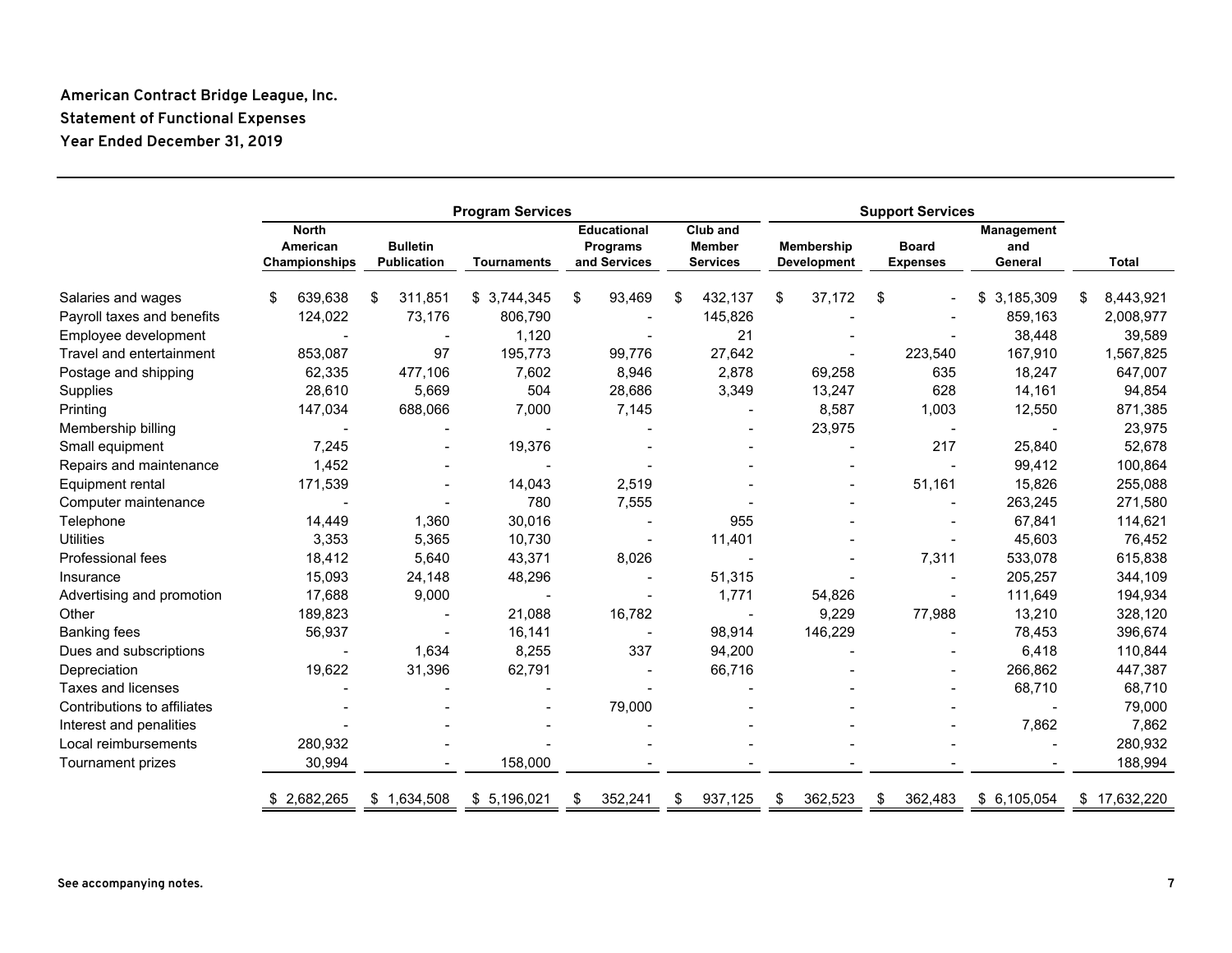#### **American Contract Bridge League, Inc. Statements of Cash Flows Years Ended December 31, 2020 and 2019**

|                                                  | 2020            |                           | 2019       |
|--------------------------------------------------|-----------------|---------------------------|------------|
| Cash flows from operating activities:            |                 |                           |            |
| Change in net assets                             | \$<br>3,423,365 | $\boldsymbol{\mathsf{s}}$ | 1,735,475  |
| Adjustments to reconcile change in net assets to |                 |                           |            |
| net cash provided by operating activities:       |                 |                           |            |
| Depreciation                                     | 356,670         |                           | 447,387    |
| Change in market value of investments            | (581, 702)      |                           | (656, 456) |
| Changes in assets and liabilities:               |                 |                           |            |
| Accounts receivable                              | (832, 037)      |                           | 71,964     |
| Due from affiliates                              | 11,664          |                           | (16,094)   |
| Prepaid expenses                                 | 188,893         |                           | (28,098)   |
| Accounts payable and accrued expenses            | (559, 966)      |                           | (895, 827) |
| Accrued payroll liabilities                      | (260, 815)      |                           | 27,253     |
| Unredeemed Bridge Bucks and gift certificates    | (31,083)        |                           | 5,642      |
| Deferred revenue and online game rebates         | 616,387         |                           | 174,876    |
| Accrued postemployment healthcare benefits       | (32, 160)       |                           | 53,869     |
| Unit dues refunds payable                        | (70, 813)       |                           | 14,967     |
| Due to affiliates                                | (210, 462)      |                           | 54,729     |
| Net cash provided by operating activities        | 2,017,941       |                           | 989,687    |
| Cash flows from investing activities:            |                 |                           |            |
| Proceeds from sale of investments                |                 |                           | 1,172,406  |
| Purchase of investments                          | (132, 428)      |                           | (331, 849) |
| Purchase of property and equipment               | (52,001)        |                           | (177, 044) |
| Net provided by (used in) investing activities   | (184, 429)      |                           | 663,513    |
| Net change in cash                               | 1,833,512       |                           | 1,653,200  |
| Cash and cash equivalents, beginning of year     | 2,766,890       |                           | 1,113,690  |
| Cash and cash equivalents, end of year           | \$<br>4,600,402 | \$                        | 2,766,890  |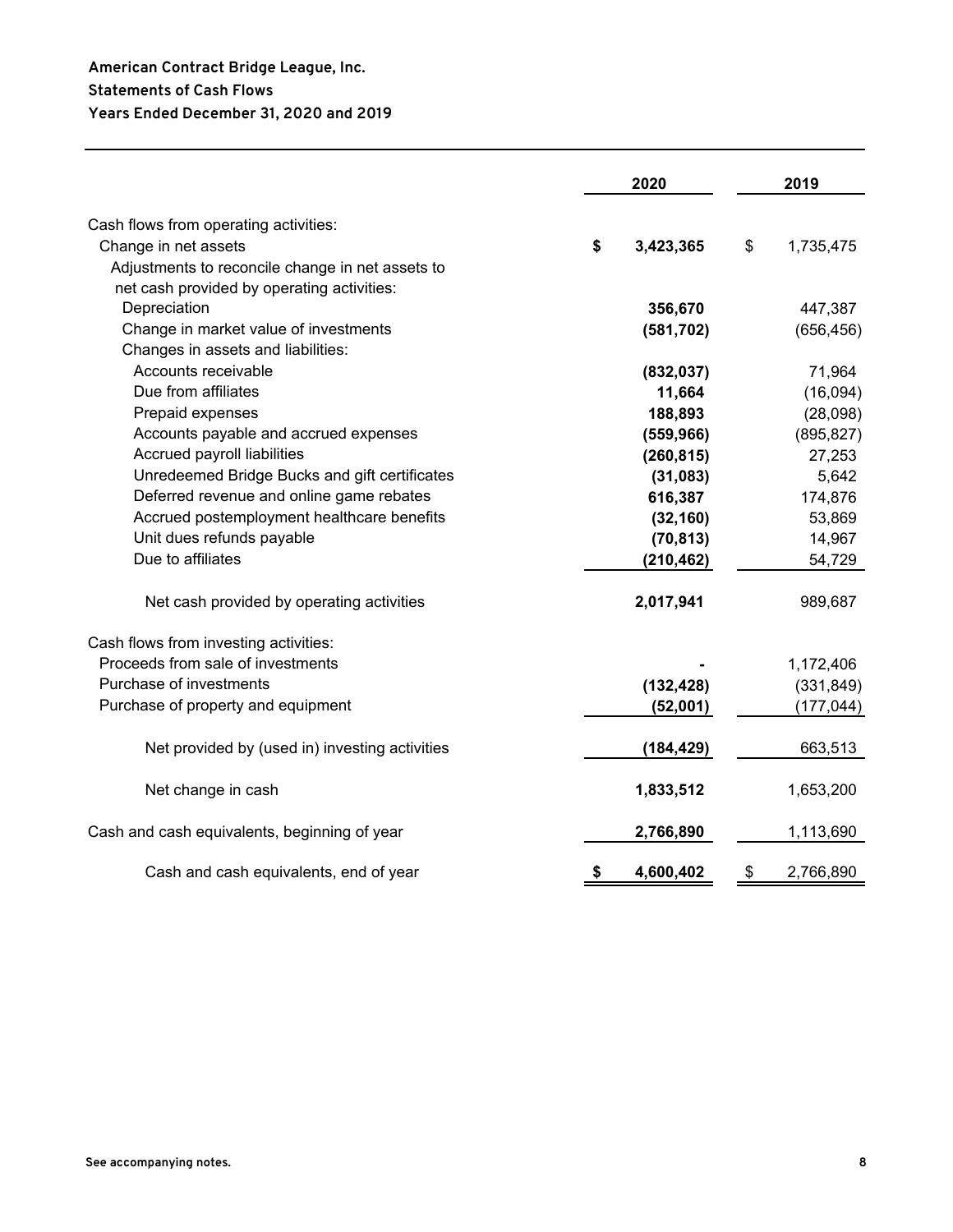#### **1. Principal Activity and Significant Accounting Policies**

#### *Organization and nature of operations*

American Contract Bridge League, Inc. ("ACBL") is a not-for-profit organization whose purpose is to promote, grow, and sustain the game of bridge and serve the bridge-related interests of its members. ACBL sanctions duplicate bridge play throughout the United States, Canada, Mexico, and Bermuda. Most of ACBL's membership resides in North America and Bermuda. ACBL is headquartered in Horn Lake, Mississippi.

In a normal year, ACBL supports over 3.5 million tables of bridge play annually in clubs and tournaments of which over 1,000,000 tables are online. There are three North American Bridge Championships ("NABC") held annually, each attracting up to 5,000 players. Player achievement is encouraged by ACBL through the tracking and awarding of Master Points to more than 154,000 members. ACBL sponsors the School Bridge Lesson Series Program for more than 5,000 children annually and also publishes The Bridge Bulletin magazine on a monthly basis.

Due to the COVID pandemic beginning in March of 2020, all face to face bridge play including the three NABC events was either canceled or moved online. During this tough time for ACBL members, online bridge play still managed to exceed 3.8 million tables during 2020.

#### *Basis of accounting*

The financial statements have been prepared on the accrual basis of accounting in accordance with accounting principles generally accepted in the United States of America ("U.S. GAAP").

#### *Use of estimates*

The preparation of financial statements in conformity with U.S. GAAP requires management to make estimates and assumptions that affect certain reported amounts and disclosures in the financial statements. Actual results could differ from those estimates.

#### *Revenue recognition*

ACBL derives its revenues primarily through membership dues, club sanction fees, and various tournament fees. Club sanction fees and other tournament fees are recognized at the point in time when the games and tournaments are completed and the performance obligations are satisfied. Membership dues are considered exchange transactions and are recognized ratably over the membership period, which is generally one to three years. The performance obligations relating to membership dues consist of providing Master Points tracking and the monthly Bridge Bulletin magazine, which are satisfied ratably as services are received and consumed by the members. Certain judgments and estimates are used in the identification and timing of satisfaction of performance obligations and the related allocation of the transaction price. ACBL believes that these estimates represent an accurate depiction of the transfer of services to its members.

Membership dues paid in advance are deferred to the membership period to which they relate. All other amounts paid in advance are deferred to the period in which the games and tournaments take place.

Contributions are recognized when cash, securities or other assets, or unconditional promises to give are received. Conditional promises to give are not recognized until the conditions on which they depend have been met.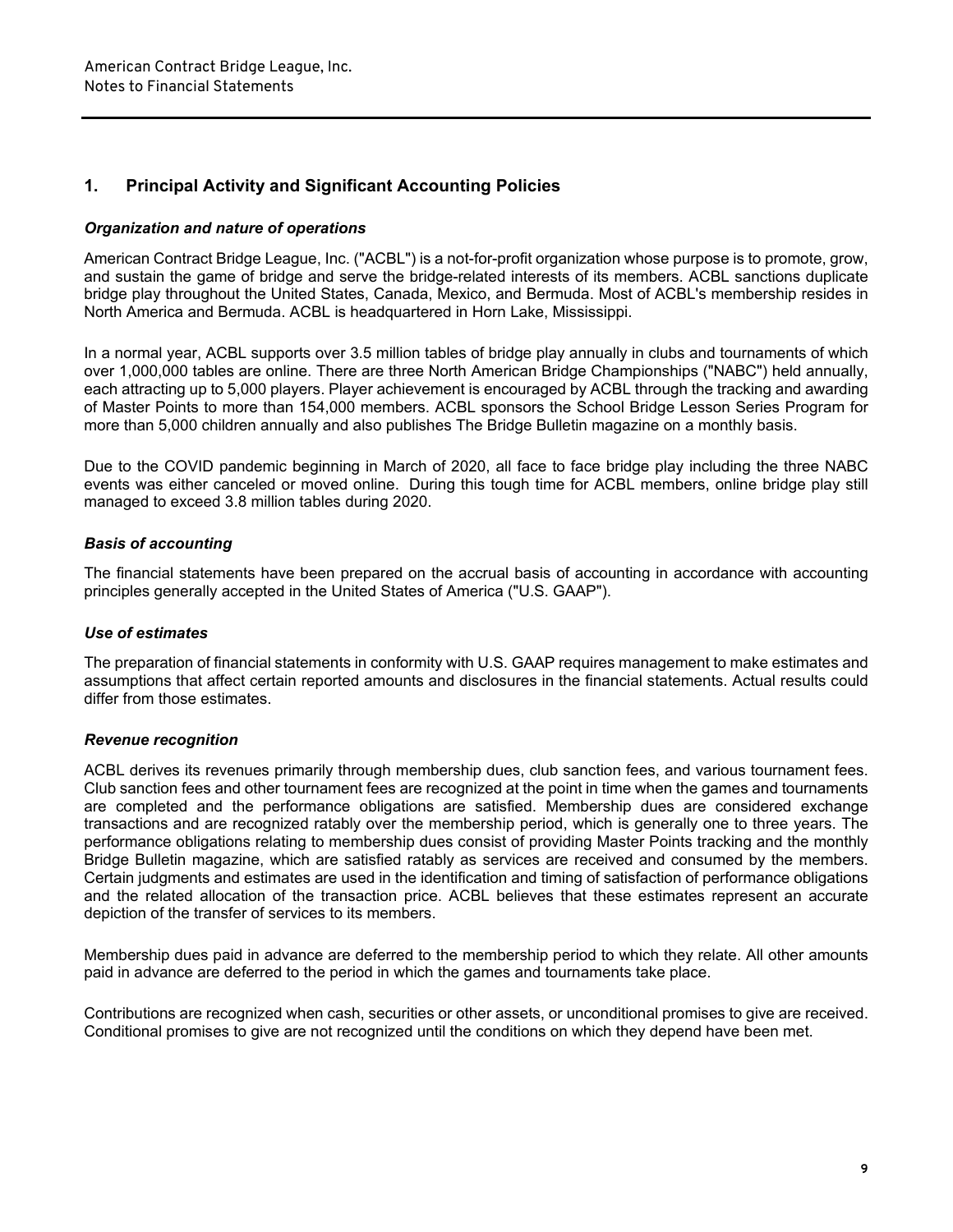The following table provides information about changes in contract liabilities and accounts receivable from contracts with customers for the years ended December 31:

|                                                                                                                                               | 2020                   |   | 2019                   |
|-----------------------------------------------------------------------------------------------------------------------------------------------|------------------------|---|------------------------|
| Contract Liabilities:<br>Deferred revenue and online game rebates, beginning of year<br>Deferred revenue and online game rebates, end of year | 6,743,336<br>7,359,723 | S | 6,568,460<br>6,743,336 |
| Accounts Receivable - Net:<br>Beginning of year<br>End of year                                                                                | 430,916<br>842,199     |   | 502,880<br>430,916     |

#### *Concentrations of credit risk*

ACBL's credit risks relate primarily to cash and cash equivalents and investments. ACBL maintains cash deposits at various domestic and foreign financial institutions. Accounts at each domestic institution are insured by the Federal Deposit Insurance Corporation ("FDIC") up to an aggregate of \$250,000. Accounts at the foreign institution are insured by the Canadian Deposit Insurance Corporation ("CDIC") up to an aggregate of \$100,000. At times, deposits exceeded FDIC and CDIC limits throughout the year. These risks are managed by maintaining such deposits in high-quality financial institutions.

Certain investments are insured by the Securities Investor Protection Corporation ("SIPC") up to an aggregate of \$500,000.

Investments are exposed to various risks such as interest rate risk, market risk, and credit risk. Due to the level of risk associated with these certain investments, it is at least possible that changes in the values of investments will occur in the near term and such changes could materially affect ACBL's financial position and changes in its net assets.

#### *Cash and cash equivalents*

Cash and cash equivalents include highly liquid investments purchased with original maturities of three months or less.

#### *Investments*

ACBL carries investments at fair value in the statements of financial position. Fair value is the price that would be received to sell an asset or paid to transfer a liability in an orderly transaction between market participants at the measurement date. See Note 3 for discussion of fair value measurements.

Purchases, including income reinvestments, and sales of securities are recorded on a trade-date basis. Interest and dividend income is recorded on an accrual basis. Realized gains (losses) on the sales of securities are calculated based on the specific identification of the securities sold. Net investment return is reported in the statement of activities and consists of interest income, and realized and unrealized capital gains and losses, less external investment expenses.

#### *Accounts receivable*

Accounts receivable are stated at the amount management expects to collect from outstanding balances. Management provides for probable uncollectible amounts through an allowance for doubtful accounts based on its assessment of the individual accounts. Balances that are still outstanding after management has used reasonable collection efforts are written off through a charge to the valuation allowance and a credit to accounts receivable.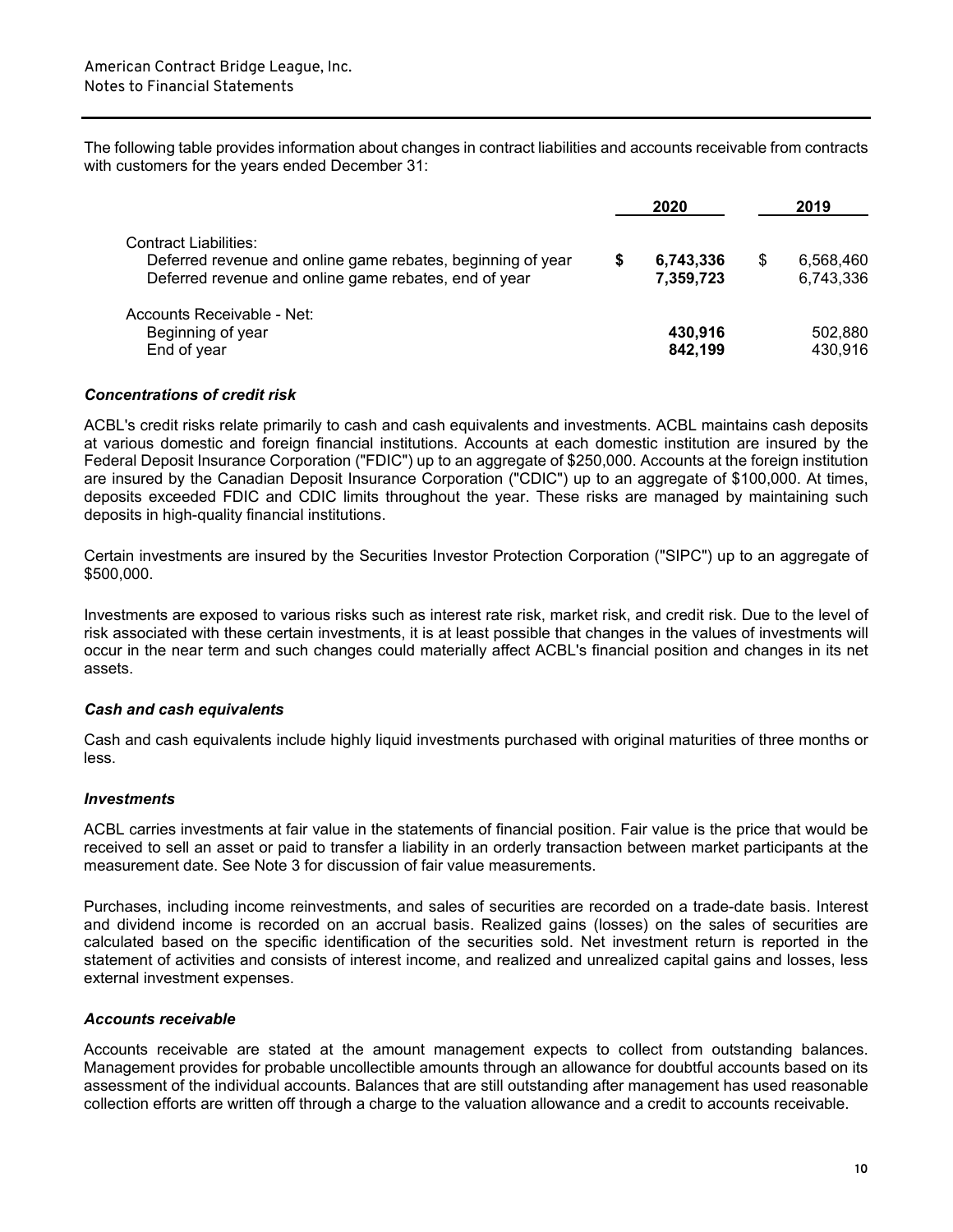#### *Employee Retention Credit*

In response to the COVID-19 pandemic, the Coronavirus Aid, Relief and Economic Security (CARES) Act was signed into law on March 27, 2020. One provision of the CARES Act is the establishment of the Employee Retention Credit (ERC) program. Conditions for an organization to be eligible for the program include: 1) being adversely affected by the COVID-19 pandemic, 2) not participating in the Payroll Protection Program, and 3) incurred payroll costs to retain employees during the pandemic. ACBL has applied for, and expects to receive through reductions to payroll tax remittances in 2021, an ERC of \$420,754. ACBL has determined that the conditions to earn the ERC have been substantially met in 2020, and therefore have recognized the ERC in other revenues in the accompanying statement of activities.

#### *Property and equipment*

ACBL's policy is to capitalize purchases of long-lived assets with a cost in excess of \$1,000. Property and equipment items are recorded at acquisition cost. Depreciation is computed on the straight-line method over the estimated useful lives of the assets ranging from 3 to 30 years. Maintenance and repairs are charged to expense when incurred; major renewals and betterments are capitalized.

#### *Net assets*

ACBL reports its financial position and activities in two net asset categories according to the existence or absence of donor-imposed restrictions. Accordingly, net assets and changes therein are classified and reported as follows:

*Net Assets Without Donor Restrictions* - Net assets available for use in general operations and not subject to donor restrictions.

*Net Assets With Donor Restrictions* - Net assets subject to donor-imposed restrictions. Some donor-imposed restrictions are temporary in nature, such as those that will be met by the passage of time or other events specified by the donor. Other donor-imposed restrictions are perpetual in nature, where the donor stipulates that resources be maintained in perpetuity. There were no donor-imposed restrictions of a perpetual nature at December 31, 2020 and 2019. Donor-imposed restrictions are released when a restriction expires, that is, when the stipulated time has elapsed, when the stipulated purpose for which the resource was restricted has been fulfilled, or both. When a restriction expires, net assets with donor restrictions are reclassified to net assets without donor restrictions and reported in the statement of activities as net assets released from restrictions.

#### *Postemployment benefit plan*

ACBL recognizes the funded status of its defined benefit postemployment healthcare plan as a net asset or liability and recognizes changes in that funded status in the year in which the change occurs through a change in net assets without donor restrictions, apart from expenses, to the extent those changes are not included in the net periodic costs.

#### *Unredeemed Bridge Bucks and gift certificates*

ACBL issues Bridge Bucks in \$20 denominations, which are purchased by individuals for entry fees at the NABC events and other ACBL sanctioned tournaments. Gift certificates may be given as recruiting incentives and as a Patron Member benefit. Bridge Bucks expire after three years and gift certificates expire after two years. The obligation for unredeemed Bridge Bucks and gift certificates is reflected as a current liability in the statements of financial position.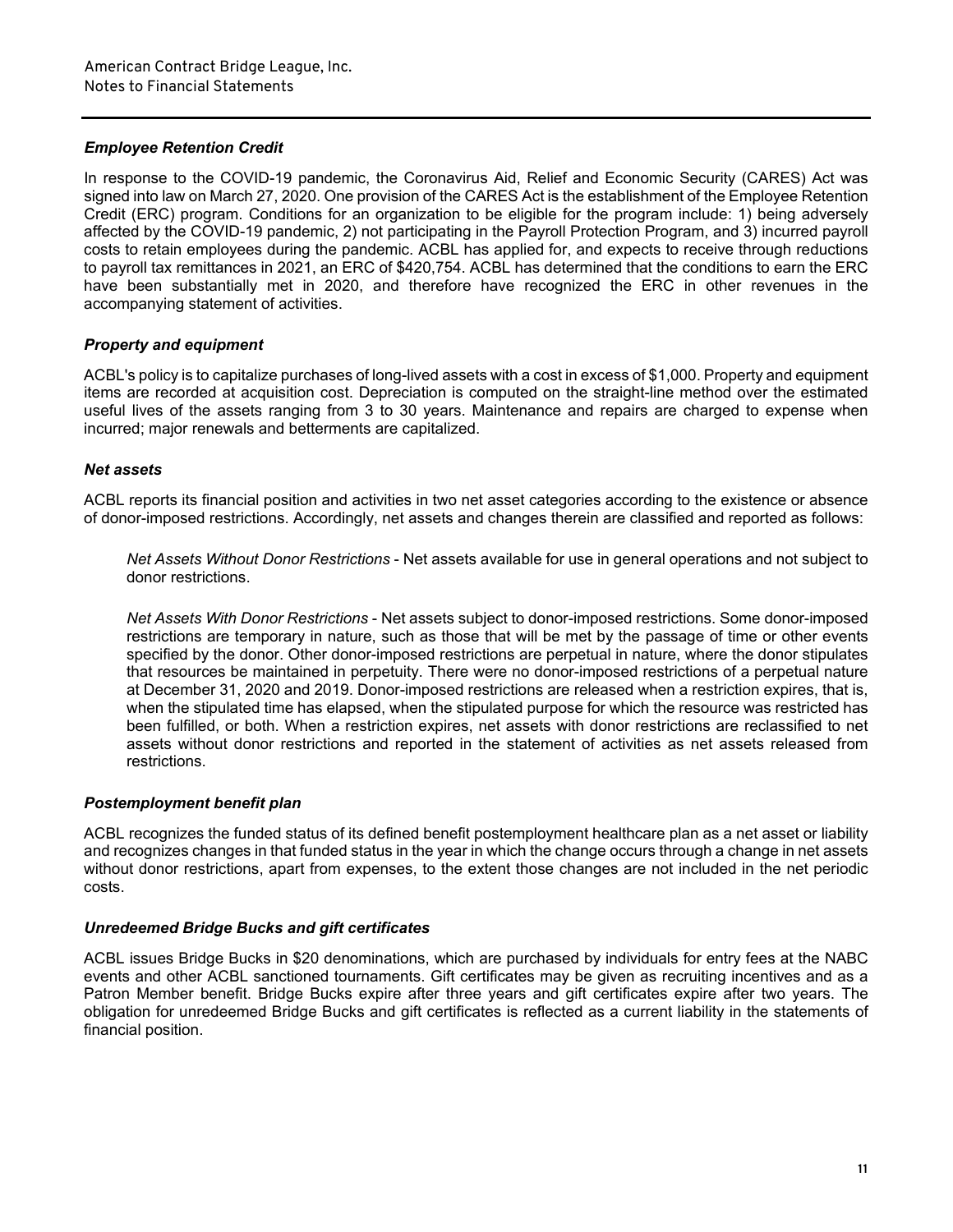#### *Online game rebates due to clubs*

ACBL acts as an intermediary for club rebates earned online by club members. Monthly, ACBL collects from a thirdparty online gaming rebates earned by club members from online play. When balances collected by ACBL and due to individual clubs exceeds \$100, the amount is remitted to the club. This typically occurs the month following when the rebate was earned.

#### *Due to units and districts*

Due to units and districts is comprised of unit dues refunds payable and Grass Roots Funds payable.

The unit dues refunds payable represents the portion of membership dues collected for the benefit of the bridge units. Unit dues collected for three-year membership periods become due to the units annually in the month following the member's anniversary date. Such amounts to be paid in future years are reflected as a long-term liability in the statements of financial position.

In August 2012, ACBL began collecting funds through Grass Roots Fund games played and will remit these funds to the districts to fund the Grand National Teams at the Summer NABC and the North American Pairs at the Spring NABC. ACBL acts as a pass-through and does not collect a fee from the funds collected. The funds payable to the districts for the years ended December 31, 2020 and 2019 were \$432 and \$25,869, respectively.

#### *Allocation of functional expenses*

The cost of providing the various programs and other activities have been summarized on a functional basis in the statement of functional expenses. Expenses that are identified with a specific program or support service are charged directly to the appropriate function. Accordingly, certain costs have been allocated among the programs and supporting services benefited based on management's estimate of the relative effort expended for the related functions.

#### *Advertising*

ACBL expenses advertising costs as incurred. Advertising expense totaled \$67,332 and \$194,934 for the years ended December 31, 2020 and 2019, respectively.

#### *Income taxes*

The Internal Revenue Service has determined that ACBL is exempt from federal income taxes under Section 501(c)(4) of the Internal Revenue Code. ACBL files an exempt organization return in the U.S. federal jurisdiction. However, income from advertising in the Bridge Bulletin, which is not directly related to ACBL's exempt purpose, is subject to taxation as unrelated business income. There was no unrelated business income tax expense for the years ended December 31, 2020 and 2019.

#### *Reclassifications*

Certain reclassifications of amounts previously reported have been made to the accompanying financial statements to maintain consistency between periods presented. The reclassifications had no impact on previously reported net assets.

#### *Subsequent events*

ACBL evaluated the effect subsequent events would have on the financial statements through March 25, 2021, which is the date the financial statements were available to be issued. ACBL is not aware of any subsequent events which would require recognition or disclosure in the financial statements.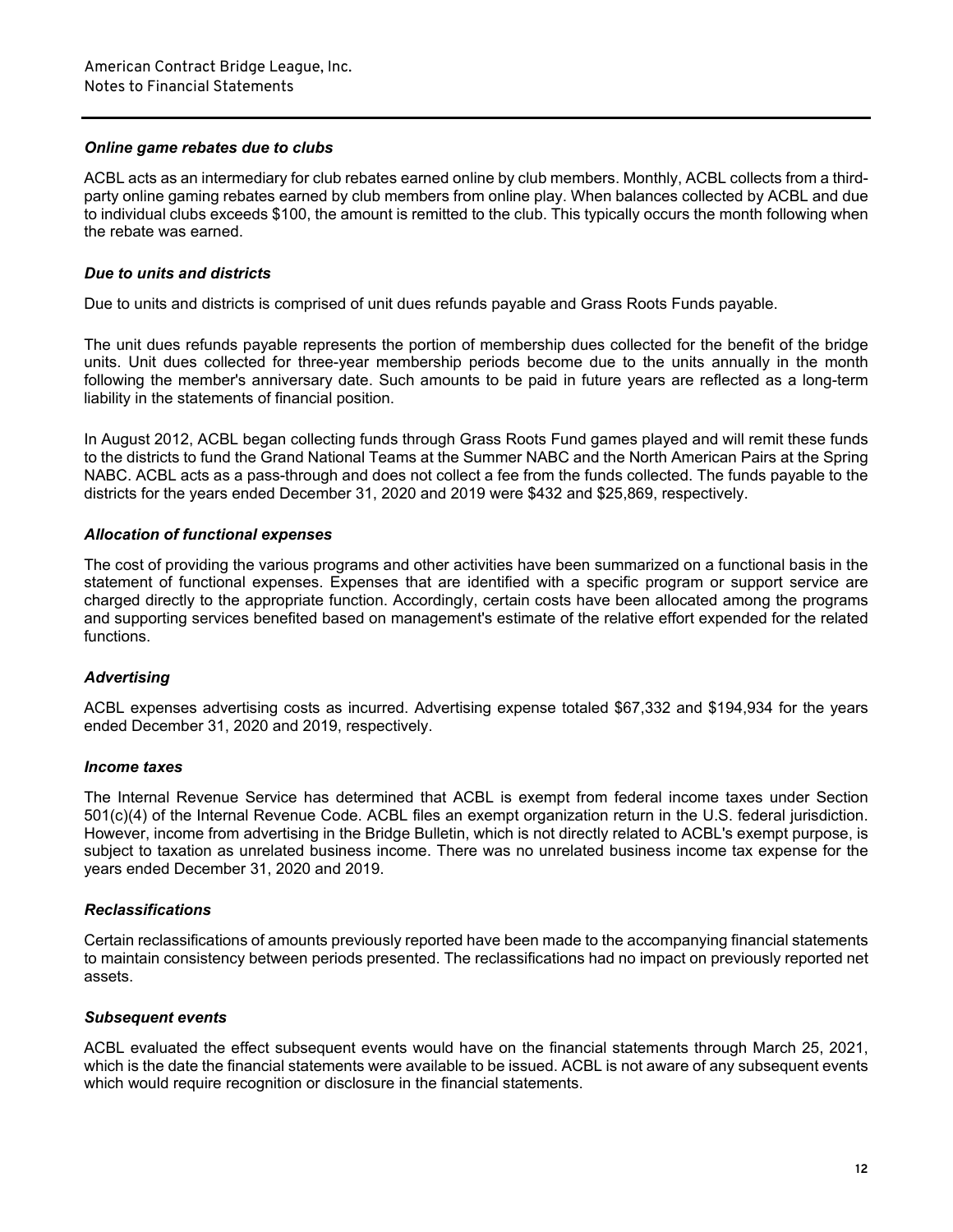#### **2. Liquidity and Availability**

ACBL has approximately \$13,463,000 of financial assets available within one year of December 31, 2020, consisting of cash of \$4,600,000, investments of \$7,591,000, accounts receivable of \$1,263,000 and due from affiliates of \$9,000. Aside from the donor-restricted net assets detailed in Note 6, none of the financial assets are subject to donor or other contractual restrictions that make them unavailable for general expenditure within one year of December 31, 2020. ACBL has the following liquidity measurement as a long-term guideline:

The total of current assets plus investments, to the extent they are marketable, less liabilities, not including accrued postretirement health care, will be sufficient to satisfy four months of general, tournament directors and Bridge Bulletin expenses, and not decrease below the amount necessary for three months of such expenses.

As part of ACBL's liquidity management, it has a policy to structure its financial assets to be available as its general expenditures, liabilities, and other obligations come due. Normal operating expenses per month are, on average, approximately \$1,090,000. ACBL invests cash in excess of daily requirements in various short- term investments, including fixed income and equity securities.

#### **3. Investments and Fair Value Measurements**

Fair value, as defined under U.S. GAAP, is an exit price representing the price that would be received to sell an asset or paid to transfer a liability in an orderly transaction between market participants at the measurement date. U.S. GAAP establishes a three-tier fair value hierarchy which prioritizes the inputs used in measuring fair value. These tiers include:

- **Level 1:** Observable inputs such as quoted prices in active markets.
- **Level 2:** Inputs other than quoted prices in active markets that are either directly or indirectly observable.
- Level 3: Unobservable inputs about which little or no market data exists, therefore requiring an entity to develop its own assumptions.

Assets and liabilities are classified in their entirety based on the lowest level of input that is significant to the fair value measurement. ACBL's assessment of the significance of a particular input to the fair value measurement requires judgment and may affect the valuation of fair value assets and liabilities and their placement within the fair value hierarchy levels. In determining fair values, ACBL utilizes valuation techniques that maximize the use of observable inputs and minimize the use of unobservable inputs to the extent possible.

The following is a description of the valuation methodologies used for assets measured at fair value on a recurring basis. There have been no changes in methodologies used at December 31, 2020.

*Exchange Traded Funds*: Valued based on price of securities actively traded in public markets.

The methods described above may produce a fair value calculation that may not be indicative of net realizable value or reflective of future fair values. Furthermore, while ACBL believes its valuation methods are appropriate and consistent with other market participants, the use of different methodologies or assumptions to determine fair value of certain financial instruments could result in a different fair value measurement at the reporting date.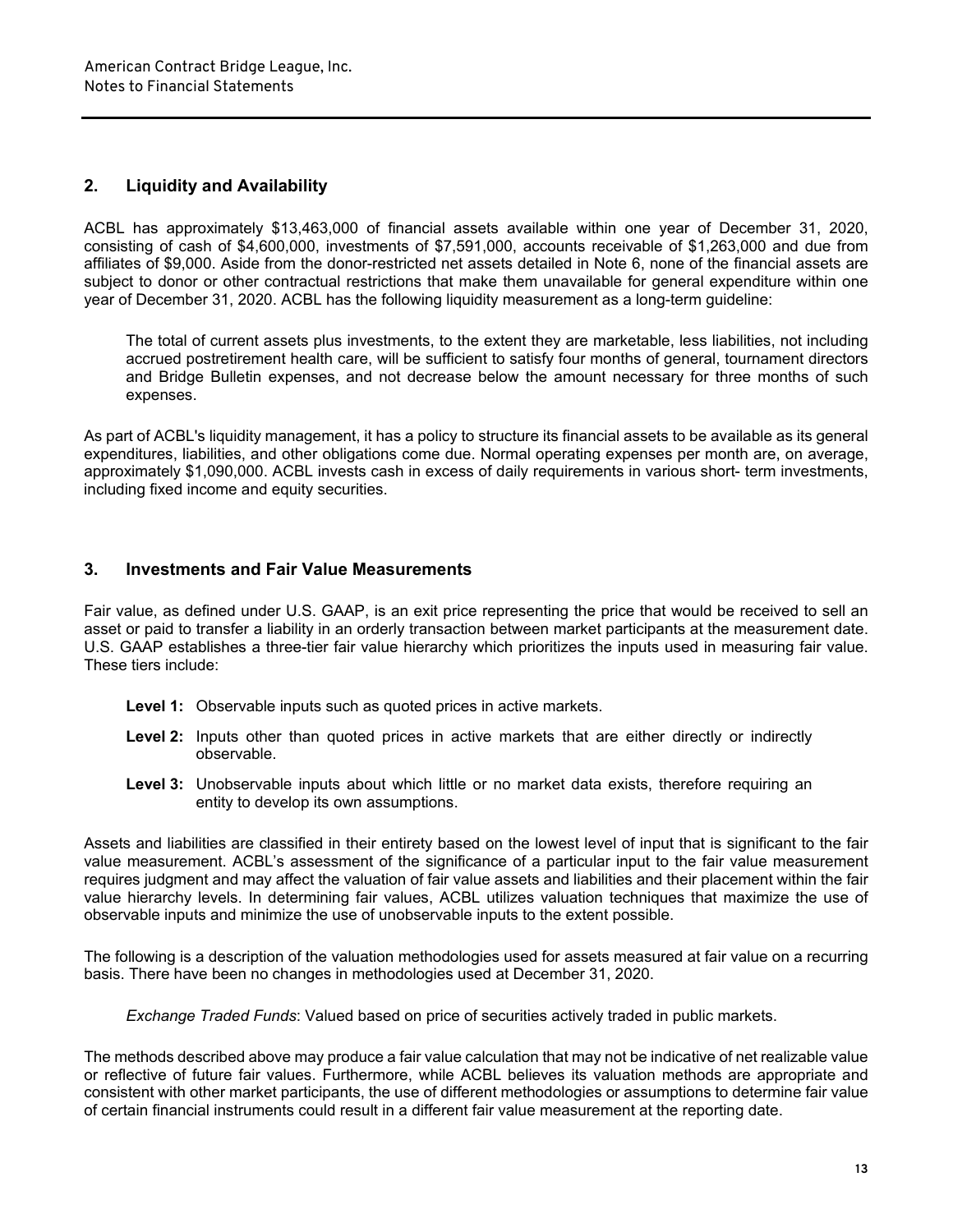The following tables present assets that are measured at fair value on a recurring basis at December 31:

|                                                              | 2020                   | 2019                         |
|--------------------------------------------------------------|------------------------|------------------------------|
| Exchange Traded Funds - Level 1:<br>Fixed income<br>Equities | 5,495,878<br>2,095,087 | \$<br>5,145,612<br>1,731,223 |
|                                                              | 7.590.965              | 6,876,835                    |

#### **4. Property and Equipment**

A summary of property and equipment at December 31 is as follows:

|                               | 2020          | 2019          |  |  |
|-------------------------------|---------------|---------------|--|--|
| Land                          | \$<br>876,922 | \$<br>876,922 |  |  |
| Building and improvements     | 3,740,310     | 3,688,310     |  |  |
| Furniture and equipment       | 1,287,648     | 1,287,648     |  |  |
| Computer equipment            | 295,321       | 295,321       |  |  |
| Computer software             | 2,153,814     | 2,153,814     |  |  |
| Tournament equipment          | 276,027       | 267,233       |  |  |
| Automobiles                   | 19,948        | 19,948        |  |  |
| Assets in progress            |               | 8,794         |  |  |
|                               | 8,649,990     | 8,597,990     |  |  |
| Less accumulated depreciation | (4,823,049)   | (4,466,380)   |  |  |
|                               | 3.826.941     | 4,131,610     |  |  |

#### **5. Retirement and Postemployment Benefit Plans**

#### *401(k} plan*

ACBL has a qualified voluntary defined contribution plan covering substantially all full-time United States employees. Employer contributions to the plan are made each year at the discretion of management up to a maximum of 50% of the first 6% of each participating employee's salary. For each of the years ended December 31, 2020 and 2019, management elected to contribute an additional 3% of each participating employee's salary. Employer contributions to the plan were \$270,616 and \$307,220 for the years ended December 31, 2020 and 2019, respectively. At December 31, 2020 and 2019, ACBL had plan contributions payable of \$141,183 and \$200,403, respectively. These amounts are included in accrued payroll liabilities on the statements of financial position.

#### *Canadian plan*

ACBL has a Canadian Group Registered Retirement Savings Plan for the benefit of full-time employees residing in Canada. Employer contributions to the plan are made at the discretion of management up to a maximum of 50% of the first 8% of each participating employee's salary. Contributions to the plan were \$8,595 and \$5,996 for the years ended December 31, 2020 and 2019, respectively.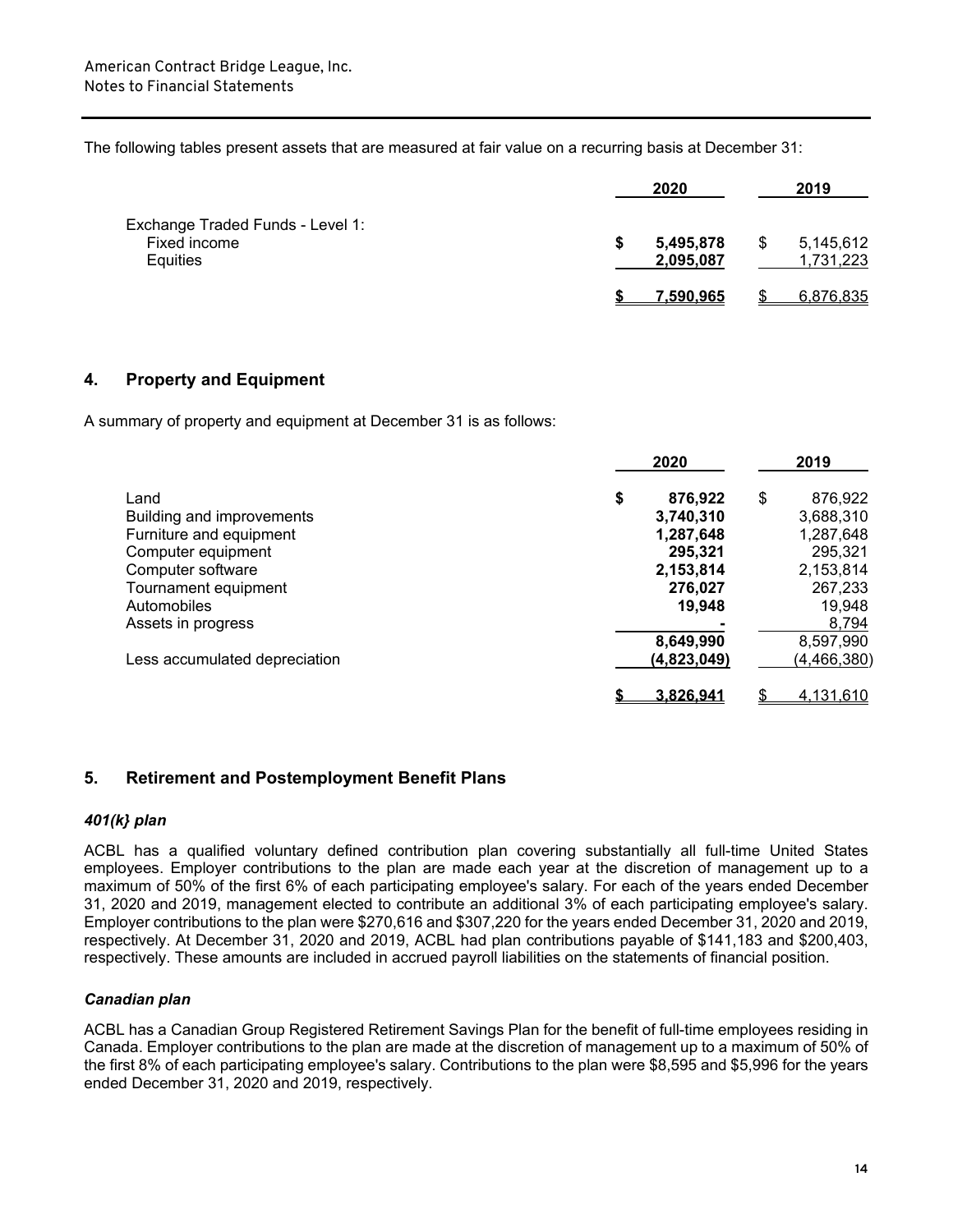#### *Postemployment Healthcare Plan*

ACBL pays part of the premium cost of Medicare Supplement insurance for qualified retirees. Employees hired prior to January 1, 2014, who are at least 65 years old and have at least 20 years of service are qualified for this benefit.

#### *Postemployment Healthcare Plan Disclosures*

The following table presents the changes in benefit obligations, changes in Plan assets, and the composition of accrued benefit costs in the statements of financial position for the years ended December 31:

|                                                                                                                                                         | 2020                                | 2019                                |
|---------------------------------------------------------------------------------------------------------------------------------------------------------|-------------------------------------|-------------------------------------|
| Changes in benefit obligations:<br>Accumulated postemployment benefit                                                                                   |                                     |                                     |
| obligation, beginning of year<br>Service cost<br>Interest cost                                                                                          | \$<br>1,345,593<br>39,034<br>40,952 | \$<br>1,291,724<br>40,147<br>52,669 |
| Actuarial (gain) loss<br>Benefits paid                                                                                                                  | (41,537)<br>(70,609)                | 34,340<br>(73, 287)                 |
| Accumulated postemployment<br>benefit obligation, end of year                                                                                           | 1,313,433                           | 1,345,593                           |
| Changes in plan assets:<br><b>Employer contributions</b><br>Plan participants' contributions<br>Benefits paid<br>Fair value of plan assets, end of year | 40,262<br>30,347<br>(70,609)        | 42,086<br>31,201<br>(73, 287)       |
| Funding deficit                                                                                                                                         | (1.313.433                          | <u>(1,345,593)</u>                  |

Amounts recognized in the statements of financial position consist of the following at December 31:

|                                                                                                              | 2020                | 2019                |  |
|--------------------------------------------------------------------------------------------------------------|---------------------|---------------------|--|
| Accrued postemployment healthcare benefits, current<br>Accrued postemployment healthcare benefits, long-term | 48.322<br>1.265.111 | 59.970<br>1,285,623 |  |
|                                                                                                              | 1.313.433           | 1.345.593           |  |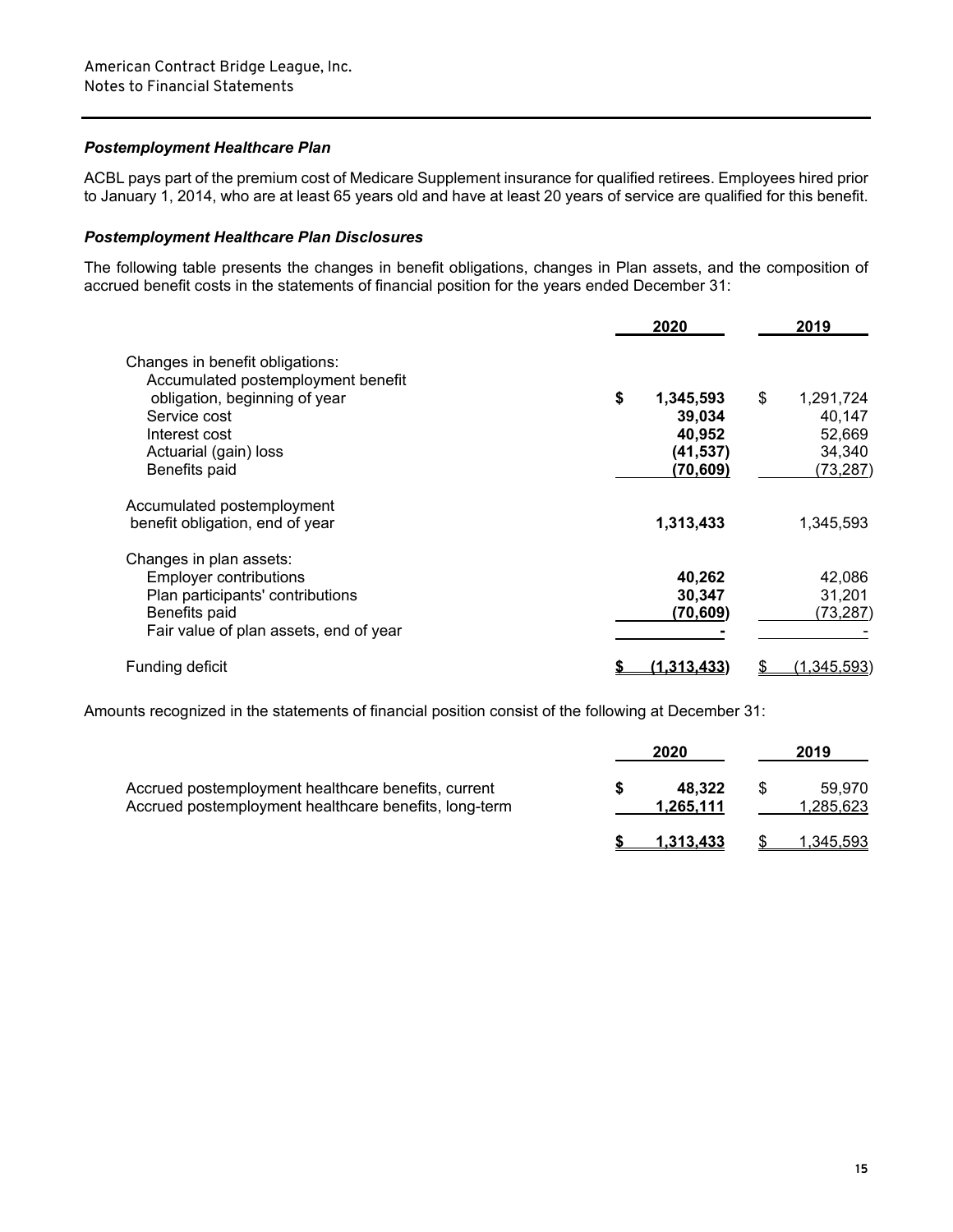The weighted average assumptions used to determine benefit obligations were as follows for the years ended December 31:

|                              | 2020  | 2019  |
|------------------------------|-------|-------|
| Discount rate at end of year | 2.34% | 3.10% |
| Health Care Trend Rate:      |       |       |
| Initial                      | 8.00% | 8.00% |
| Ultimate                     | 4.50% | 4.50% |
| Years to ultimate            |       |       |
| Dental Trend Rate:           |       |       |
| Initial                      | 4.00% | 4.00% |
| Ultimate                     | 3.00% | 3.00% |
| Years to ultimate            | 4     | 4     |

The components of net periodic benefit cost and other related changes for the years ended December 31 were as follows:

|                                                                                                                                | 2020 |                                            | 2019 |                                         |
|--------------------------------------------------------------------------------------------------------------------------------|------|--------------------------------------------|------|-----------------------------------------|
| Service cost<br>Interest cost<br>Recognition of net loss (gain)<br>Other changes and amortization related to prior loss (gain) |      | 39.034<br>40.952<br>(20, 016)<br>(21, 521) | \$   | 40.147<br>52.669<br>(24, 430)<br>58,770 |
| Net periodic benefit cost and other related changes                                                                            |      | 38.449                                     |      | 127,156                                 |

Service cost are recorded in employee benefits expense while all other components of net periodic benefit cost and other related changes are recorded as nonoperating expenses.

ACBL expects to contribute approximately \$48,322 to its postemployment benefit plan for the year ending December 31, 2020. Because contribution requirements are very sensitive to required interest rates, possible additional funding charges and other factors, differences between the initial estimate and final contribution amounts can be significant.

The following benefit payments, which reflect expected future service, as appropriate, are expected to be paid in the following years ending December 31:

| 2021        | \$ | 46,691  |
|-------------|----|---------|
| 2022        |    | 49,599  |
| 2023        |    | 51,663  |
| 2024        |    | 53,660  |
| 2025        |    | 55,632  |
| 2026 - 2030 |    | 292,056 |
|             |    |         |
|             | ፍ  | 549,301 |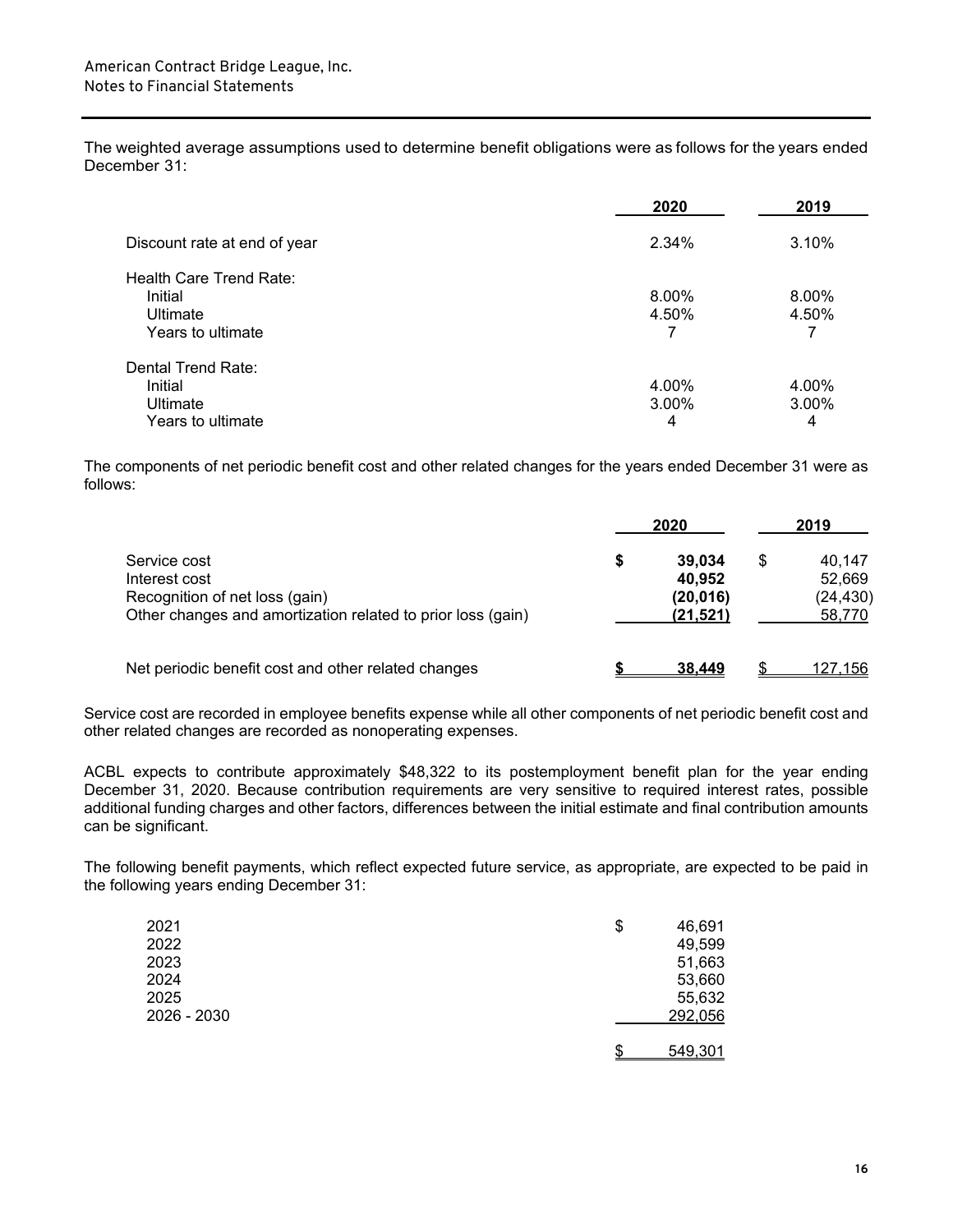#### **6. Net Assets with Donor Restrictions**

Net assets with donor restrictions consisted of the following purpose restrictions at December 31:

|                                                                    |   | 2020                      |  | 2019                     |  |
|--------------------------------------------------------------------|---|---------------------------|--|--------------------------|--|
| Vanderbilt trophy fund<br>Junior fund<br>Education foundation fund | S | 127,846<br>136,732<br>396 |  | 127,846<br>12,044<br>396 |  |
|                                                                    |   | 264.974                   |  | 140,286                  |  |

Net assets were released from donor restrictions by incurring expenses satisfying the purpose specified by the donors as follows for the years ended December 31:

|                                                                                | 2020    |    | 2019             |  |
|--------------------------------------------------------------------------------|---------|----|------------------|--|
| Satisfaction of Purpose Restrictions:<br>Junior fund<br>Vanderbilt trophy fund | 107,380 | \$ | 246,329<br>4,788 |  |
|                                                                                | 107.380 |    | <u>251,117</u>   |  |

#### **7. Related Party Transactions**

ACBL provides administrative services in an agency capacity for several affiliated organizations such as the American Contract Bridge League Charity Foundation ("Charity Foundation"), American Contract Bridge League Educational Foundation (''Educational Foundation"), United States Bridge Federation ("USBF"), and the Canadian Bridge Federation ("CBF"). Administrative fees charged to these organizations totaled \$35,113 and \$44,847 for the years ended December 31, 2020 and 2019, respectively.

ACBL makes contributions to the USBF and CBF out of a portion of the junior fund monies collected. Contributions to these affiliates totaled \$75,000 and \$79,000 for the years ended December 31, 2020 and 2019, respectively.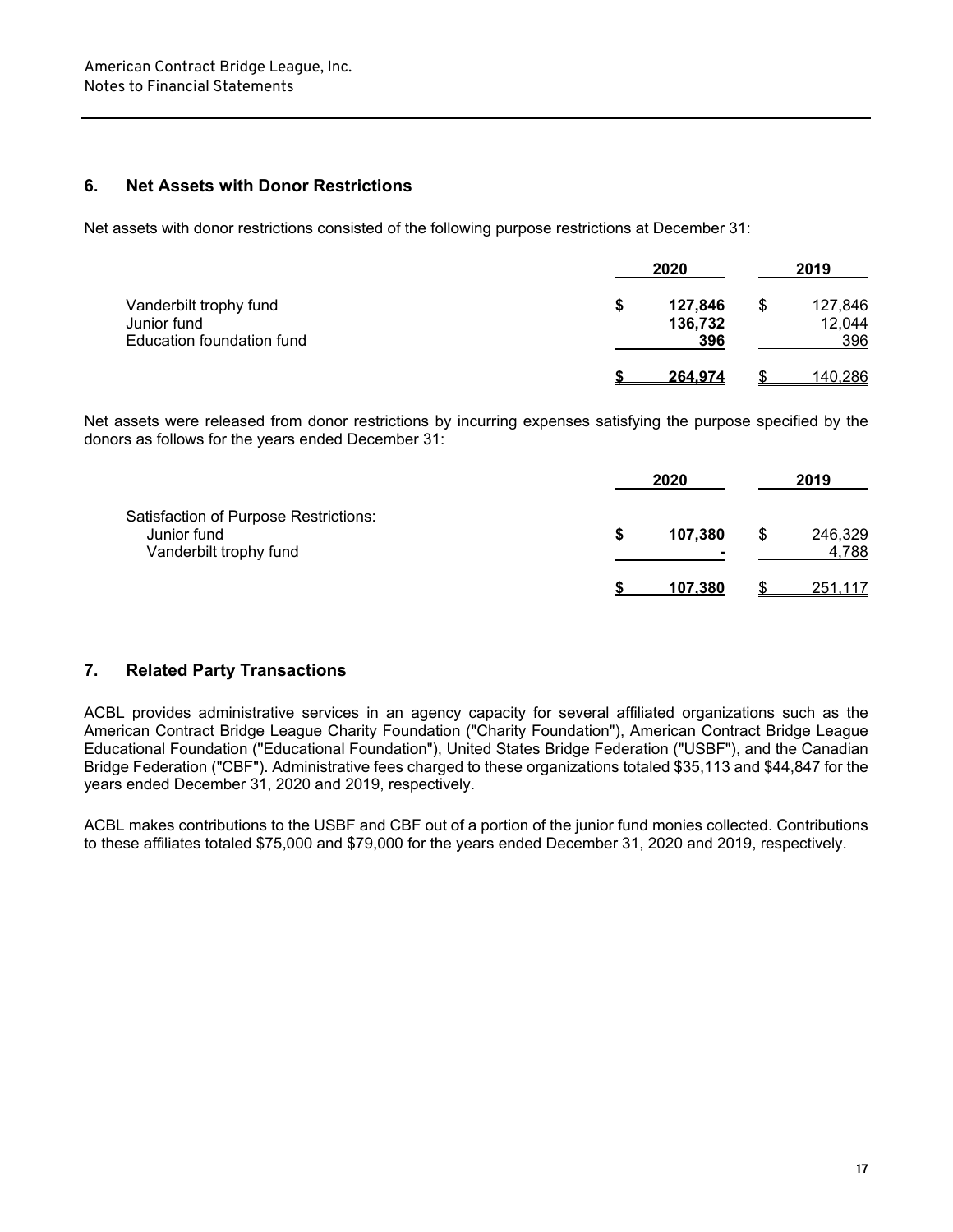Related party balances due from and due to affiliates consisted of the following at December 31:

|                                                 | 2020          | 2019          |
|-------------------------------------------------|---------------|---------------|
| Due from:<br><b>ACBL Educational Foundation</b> |               | \$            |
|                                                 | <u>9.435</u>  | 21,099        |
| Due to:                                         |               |               |
| United States Bridge Federation                 | \$<br>18,454  | \$<br>227,769 |
| <b>Canadian Bridge Federation</b>               | 7,240         | 7,164         |
| <b>Mexican Bridge Federation</b>                | 136           | 142           |
| Bermuda Contract Bridge League                  | 82            | 85            |
| <b>ACBL Charity Foundation</b>                  | 617           | 1,488         |
| <b>ACBL Educational Foundation</b>              | 2,889         | 3,232         |
|                                                 | <u>29.418</u> | 239,880       |

#### **8. Commitments**

ACBL has entered into cancelable agreements for hotel meeting space and guestroom rentals related to future NABC events through 2025. The cancellation clauses call for payments to be made for conference space and guestrooms if cancellation occurs within a specified time frame prior to the events or if hotel usage is less than contracted. If all agreements were cancelled at December 31, 2020, the maximum cancellation fees payable would be approximately \$11,500,000. This cost would be reduced by any hotel resell of the meeting space and guestrooms.

#### **9. Foreign Currency Transactions**

Since ACBL serves the bridge-related interests of its Canadian members, ACBL has a Canadian bank account that is used to process various transactions. This bank account is converted to U.S. dollars using the applicable rate of exchange. For the years ended December 31, 2020 and 2019, the total effect resulting from these conversions was a loss of \$13,279 and \$74,814, respectively. These amounts are presented separately in the statements of activities.

#### **10. Contingencies, Risks and Uncertainties**

ACBL is involved in various legal actions incidental to the ordinary course of operations. ACBL and/or its insurance carrier are vigorously defending these legal actions. Additionally, ACBL holds a general liability insurance policy with a \$5,000 deductible per occurrence. In the opinion of management, the eventual disposition of these matters will not have a material adverse effect on financial position or results of operations.

#### *COVID-19 Pandemic*

In March 2020, the World Health Organization declared the outbreak and spread of COVID-19, a novel strain of Coronavirus, a pandemic. The coronavirus outbreak has had far reaching and unpredictable impacts on the global economy, supply chains, financial markets, and global business operations of a variety of industries. Governments have taken substantial action to contain the spread of the virus including mandating social distancing, suspension